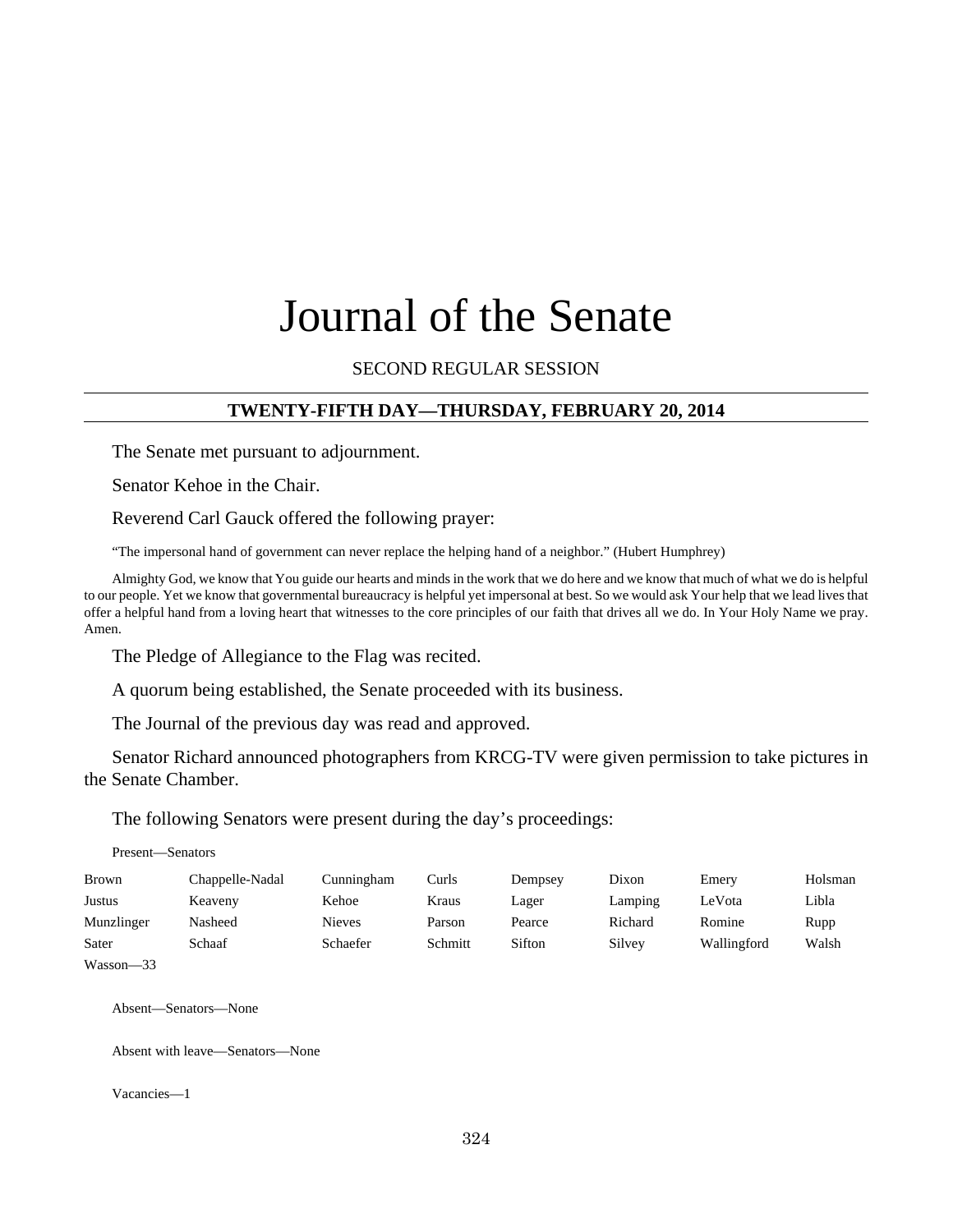#### **RESOLUTIONS**

Senator Cunningham offered Senate Resolution No. 1393, regarding Dan Friend, Hartville, which was adopted.

Senator Cunningham offered Senate Resolution No. 1394, regarding Paula Kirby, Thayer, which was adopted.

Senator Schaaf offered Senate Resolution No. 1395, regarding Anna Rudy, Platte City, which was adopted.

Senator Lager offered Senate Resolution No. 1396, regarding Ryan Matthew Owens, which was adopted.

Senator Dixon offered Senate Resolution No. 1397, regarding Bull's Trophy House, Springfield, which was adopted.

Senator Dixon offered Senate Resolution No. 1398, regarding Tyler Jett Moffatt, which was adopted.

Senator Dixon offered Senate Resolution No. 1399, regarding Mark Henry Wood, which was adopted.

Senator Dixon offered Senate Resolution No. 1400, regarding Anthony Joseph Beier, which was adopted.

Senator Schaefer offered Senate Resolution No. 1401, regarding the University of Missouri-Columbia 2013 volleyball team, which was adopted.

Senator Lager offered Senate Resolution No. 1402, regarding Shelby Dodson, Smithville, which was adopted.

Senator Schaaf offered Senate Resolution No. 1403, regarding Danielle Van De Vyvere, Parkville, which was adopted.

Senator Kraus offered Senate Resolution No. 1404, regarding Joseph C. Hays, Grain Valley, which was adopted.

Senator Kraus offered Senate Resolution No. 1405, regarding Benjamin W. Hays, Grain Valley, which was adopted.

Senator Lamping offered Senate Resolution No. 1406, regarding Alex Walker, which was adopted.

Senator Pearce offered Senate Resolution No. 1407, regarding Charles Briscoe, Warrensburg, which was adopted.

Senator Pearce offered Senate Resolution No. 1408, regarding Jack Alexander, Warrensburg, which was adopted.

Senator Pearce offered Senate Resolution No. 1409, regarding Lizzie Cobb, Knob Noster, which was adopted.

Senator Pearce offered Senate Resolution No. 1410, regarding Patricia M. Rucker, Warrensburg, which was adopted.

Senator Pearce offered Senate Resolution No. 1411, regarding Thersia Reed, Warrensburg, which was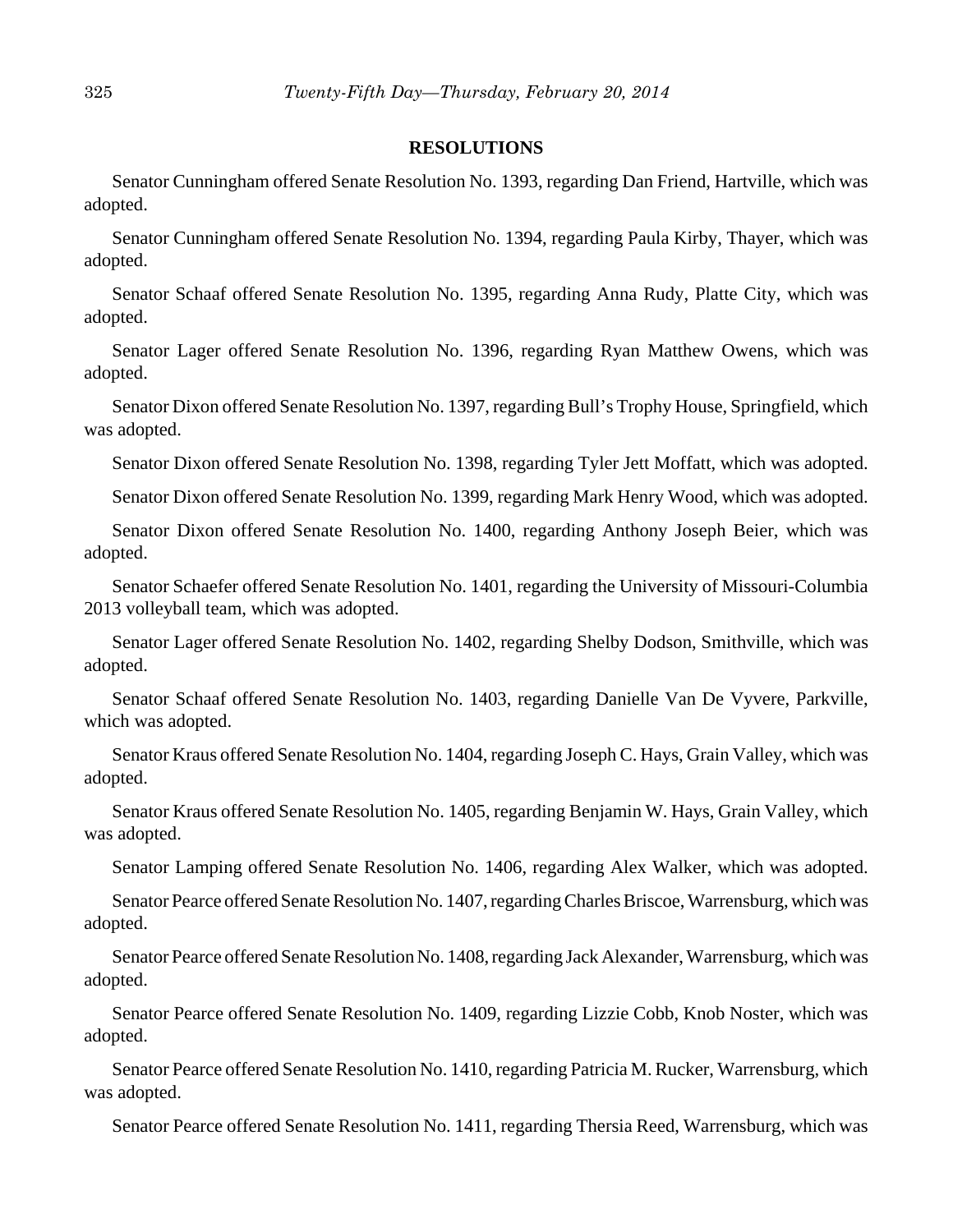adopted.

Senator Pearce offered Senate Resolution No. 1412, regarding Laura Goodwin, Warrensburg, which was adopted.

Senator Pearce offered Senate Resolution No. 1413, regarding Baby Lou Collins, Warrensburg, which was adopted.

Senator Pearce offered Senate Resolution No. 1414, regarding Irma H. Harris, Warrensburg, which was adopted.

Senator Pearce offered Senate Resolution No. 1415, regarding Georgia R. Stevens, Warrensburg, which was adopted.

Senator Pearce offered Senate Resolution No. 1416, regarding Arlether Eaves, Warrensburg, which was adopted.

Senator Pearce offered Senate Resolution No. 1417, regarding Helen Spencer, Knob Noster, which was adopted.

Senator Pearce offered Senate Resolution No. 1418, regarding Mary Flossie Carter, Warrensburg, which was adopted.

Senator Pearce offered Senate Resolution No. 1419, regarding Ernest C. Collins, Warrensburg, which was adopted.

Senator Pearce offered Senate Resolution No. 1420, regarding Pastor Harry D. Stevens, Lee's Summit, which was adopted.

Senator Pearce offered Senate Resolution No. 1421, regarding Timothy Rucker, Warrensburg, which was adopted.

Senator Pearce offered Senate Resolution No. 1422, regarding Wallace Singleton, Knob Noster, which was adopted.

Senator Pearce offered Senate Resolution No. 1423, regarding Raymond E. Bass, Sr., Knob Noster, which was adopted.

Senator Munzlinger offered Senate Resolution No. 1424, regarding Randall L. Smoot, Leonard, which was adopted.

### **CONCURRENT RESOLUTIONS**

Senator Holsman offered the following concurrent resolution:

#### SENATE CONCURRENT RESOLUTION NO. 35

WHEREAS, energy is critical to Missouri citizens cutting across all sectors of Missouri's economy; and

WHEREAS, to meet increasing and future energy demand, Missouri will need to increase energy production from multiple energy sources; and

WHEREAS, future energy sources should enhance Missouri citizens' standard of living while being cost effective and environmentally feasible:

NOW THEREFORE BE IT RESOLVED that the members of the Missouri Senate, Ninety-seventh General Assembly, Second Regular Session, the House of Representatives concurring therein, hereby create the Joint Committee on Missouri's Energy Future and Fuel Sources;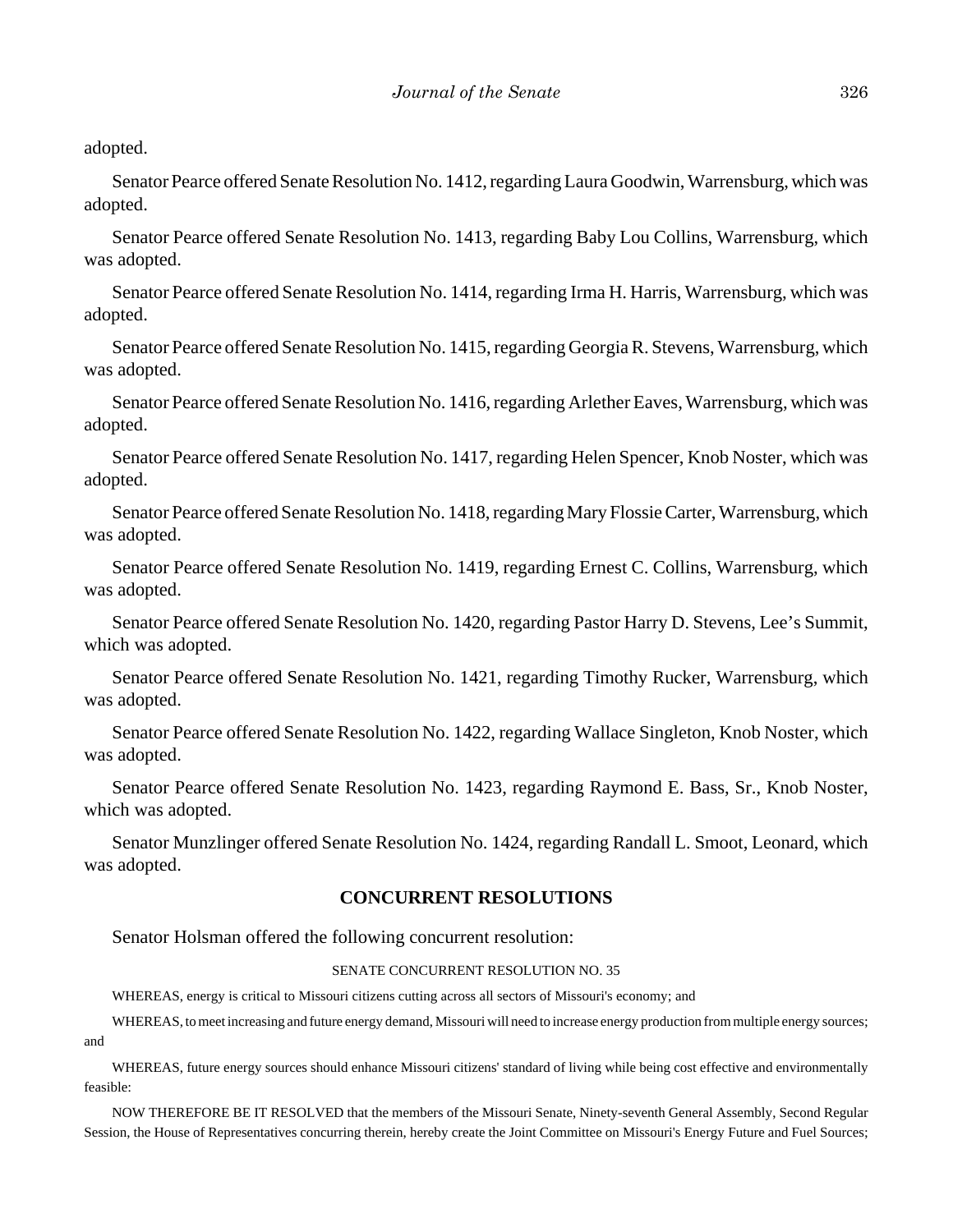and

BE IT FURTHER RESOLVED that the mission of the Joint Committee shall be to fully consider and make recommendations in a report to the General Assembly on:

(1) Solar energy, and the calculation of the value of solar energy to Missouri's energy future;

- (2) Propane, and the shortage of supply for Missouri consumers in 2014;
- (3) Hydropower, and the prospect for new generation;
- (4) Natural gas, and the impact of fracking and long-term supply;
- (5) Biofuels, and the effect on food prices;

(6) Battery storage technology and the future of energy capture, renewable energy firming, frequency leveling, and peak load shaving;

(7) Alternative transportation fuels, alternative energy transportation infrastructure, electric charging infrastructure, compressed natural gas, and electric vehicle charging stations; and

BE IT FURTHER RESOLVED that the Joint Committee be authorized to call upon any department, office, division, or agency of this state to assist in gathering information pursuant to its objective; and

BE IT FURTHER RESOLVED that the Joint Committee shall be composed of five members of the Senate, and five members of the House of Representatives, with no more than three members of either chamber being of one party. The Senate members of the Joint Committee shall be appointed by the President Pro Tempore of the Senate, and the House of Representatives members shall be appointed by the Speaker of the House of Representatives; and

BE IT FURTHER RESOLVED that the Joint Committee shall select either a chairperson or co-chairpersons, one of whom shall be a member of the Senate and one a member of the House of Representatives. A majority of the members shall constitute a quorum; and

BE IT FURTHER RESOLVED that meetings of the Joint Committee may be called at such time and place as the chairperson or cochairpersons designate, but there shall be at least five meetings in sum, one being at each of the following locations: Kansas City, Hannibal, Saint Louis, Poplar Bluff, and Lake of the Ozarks; and

BE IT FURTHER RESOLVED that the staff of the Senate Research, House Research, and the Joint Committee on Legislative Research shall provide such legal, research, clerical, technical, and bill drafting services as the Joint Committee may require in the performance of its duties; and

BE IT FURTHER RESOLVED that the Joint Committee, its members, and any staff assigned to the Joint Committee shall receive reimbursement for their actual and necessary expenses incurred in attending meetings of the Joint Committee; and

BE IT FURTHER RESOLVED that the chairperson or co-chairpersons of the Joint Committee shall call an organizational meeting within fifteen days of the adoption of this resolution; and

BE IT FURTHER RESOLVED that the Joint Committee shall terminate by either a majority of members voting for termination, or by December 31, 2014, whichever occurs first. On the date of termination, the Joint Committee shall deliver a report of findings and recommendations to the General Assembly; and

BE IT FURTHER RESOLVED that the Joint Committee is authorized to function during the legislative interim between the Second Regular Session of the Ninety-seventh General Assembly and the First Regular Session of the Ninety-eighth General Assembly through December 31, 2014, as authorized by State v. Atterburry, 300 S.W.2d 806 (Mo. 1957).

#### **INTRODUCTION OF BILLS**

The following Bills were read the 1st time and ordered printed:

#### **SB 902**–By Munzlinger.

An Act to amend chapter 537, RSMo, by adding thereto one new section relating to private nuisance actions.

#### **SB 903**–By Silvey.

An Act to amend chapter 139, RSMo, by adding thereto one new section relating to the assignment of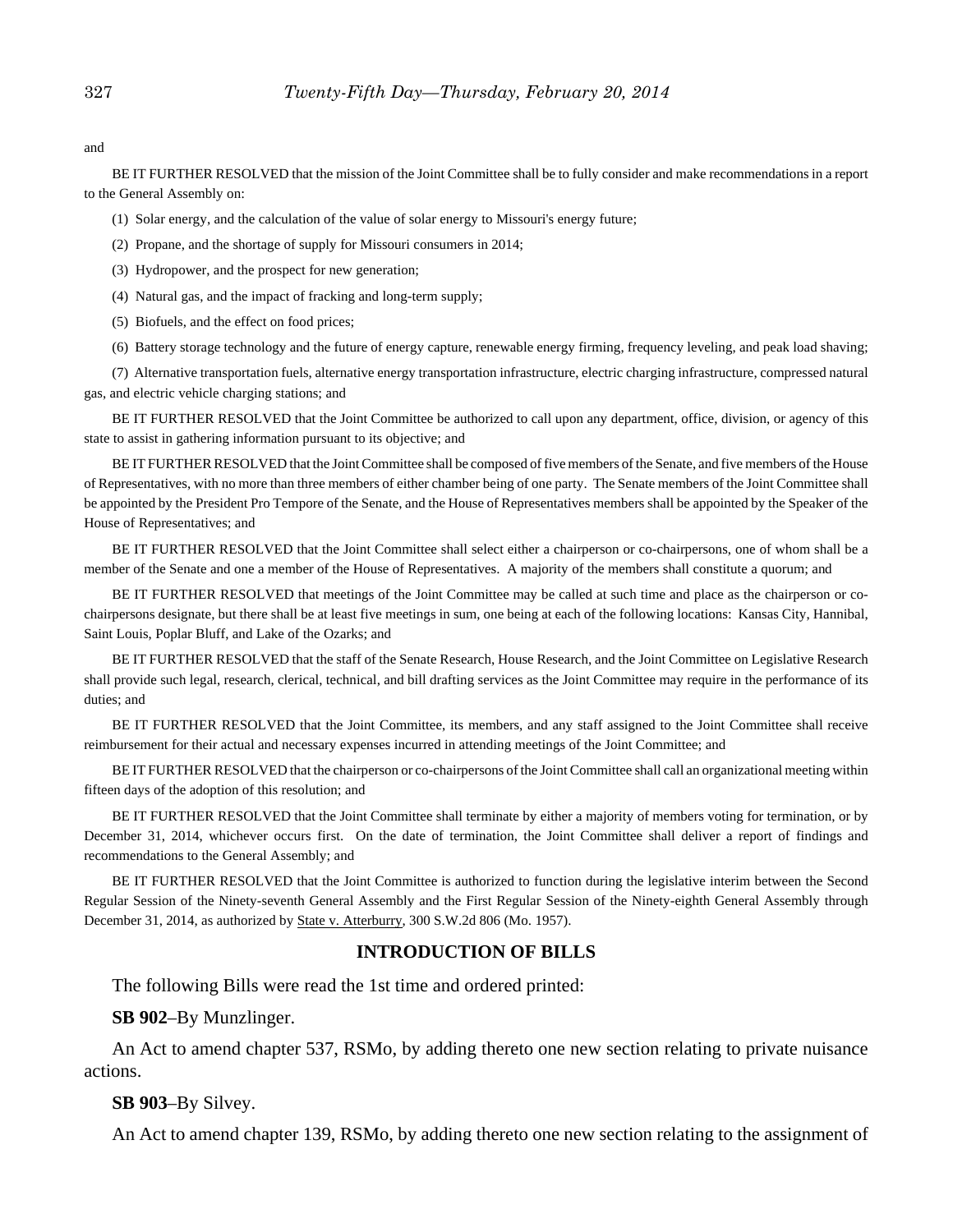property tax liens.

**SB 904**–By Sifton.

An Act to repeal section 64.140, RSMo, and to enact in lieu thereof one new section relating to notice requirements for amendments to county zoning regulations.

**SB 905**–By Sater.

An Act to repeal section 375.020, RSMo, and to enact in lieu thereof one new section relating to life insurance producers.

**SB 906**–By Holsman.

An Act to repeal section 136.055, RSMo, and to enact in lieu thereof one new section relating to nonprofit fee offices.

**SB 907**–By Richard.

An Act to repeal section 165.011, RSMo, and to enact in lieu thereof one new section relating to safetyrelated capital projects for schools.

**SB 908**–By Schaefer.

An Act to repeal sections 172.030, 172.035, 172.040, and 172.060, RSMo, and to enact in lieu thereof four new sections relating to the University of Missouri board of curators.

**SB 909**–By Parson and Kehoe.

An Act to amend chapter 393, RSMo, by adding thereto one new section relating to cost recovery for electrical corporations.

#### **REPORTS OF STANDING COMMITTEES**

Senator Dempsey, Chairman of the Committee on Gubernatorial Appointments, submitted the following reports, reading of which was waived:

Mr. President: Your Committee on Gubernatorial Appointments, to which were referred the following appointments and reappointment, begs leave to report that it has considered the same and recommends that the Senate do give its advice and consent to the following:

Kenneth Grissom, as a member of the Board of Boiler and Pressure Vessel Rules;

Also,

Michael Popp and Martha John as members of the Missouri Board for Architects, Professional Engineers, Professional Land Surveyors and Landscape Architects;

Also,

Laura Noren, as a member of the Missouri State Board of Nursing; and

Karen Pohlman Hess, Republican, and Terrence G. Klamet, Democrat, as members of the State Board of Podiatric Medicine.

Senator Dempsey requested unanimous consent of the Senate to vote on the above reports in one motion.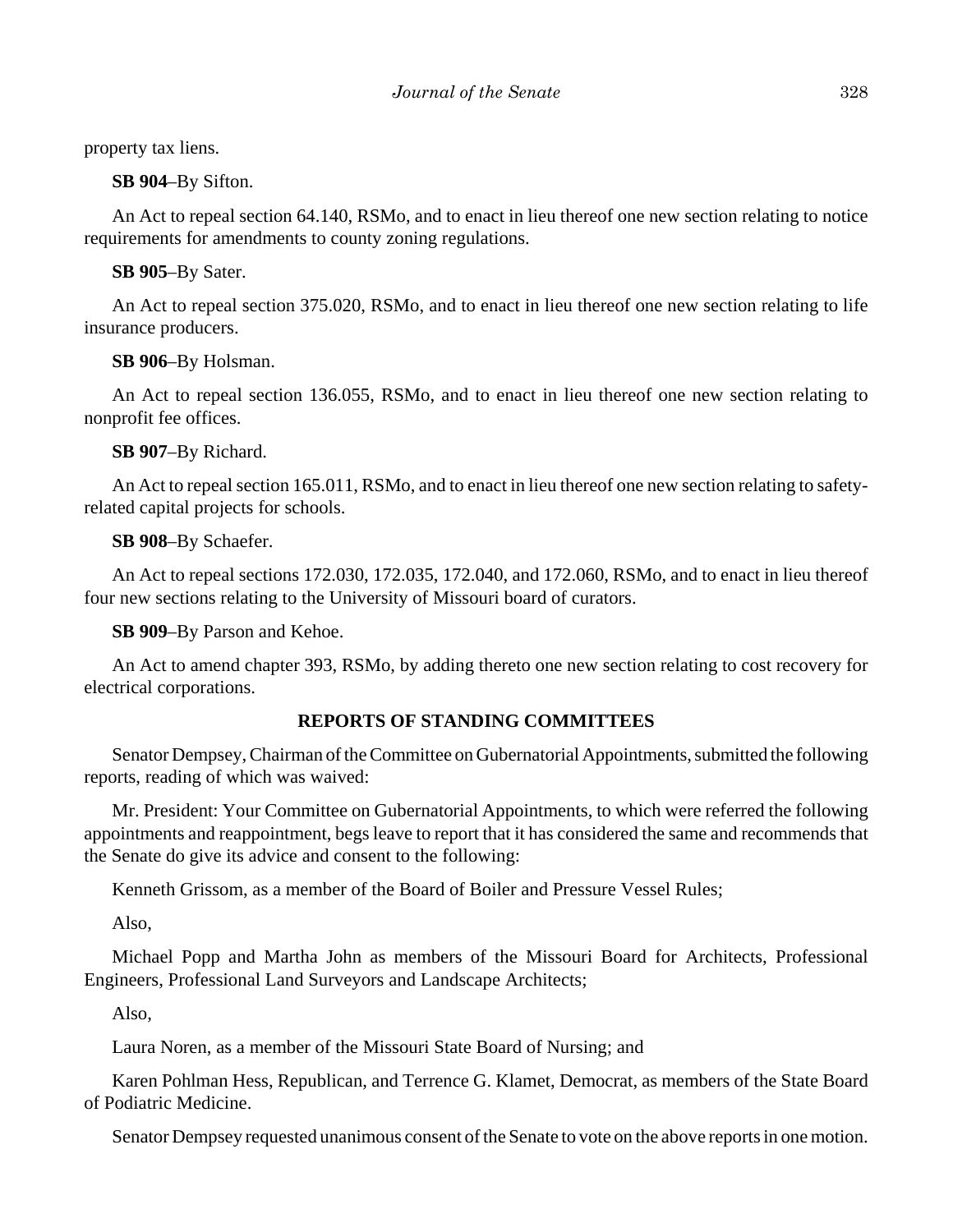There being no objection, the request was granted.

Senator Dempsey moved that the committee reports be adopted, and the Senate do give its advice and consent to the above appointments and reappointment, which motion prevailed.

Senator Parson, Chairman of the Committee on Governmental Accountability and Fiscal Oversight, submitted the following reports:

Mr. President: Your Committee on Governmental Accountability and Fiscal Oversight, to which were referred **SCS** for **SJR 36**; **SS** for **SB 537**; **SS** for **SB 668**; and **SS** for **SB 694**, begs leave to report that it has considered the same and recommends that the joint resolution and bills do pass.

#### **MESSAGES FROM THE GOVERNOR**

The following messages were received from the Governor, reading of which was waived:

GOVERNOR OF MISSOURI JEFFERSON CITY 65102

February 19, 2014

To the Senate of the 97<sup>th</sup> General Assembly of the State of Missouri:

I have the honor to transmit to you herewith for your advice and consent the following appointment:

Mary D. Craig, 600 Lincoln Street, Green Castle, Sullivan County, Missouri 63544, as a member of the Child Abuse and Neglect Review Board, for a term ending April 7, 2016, and until her successor is duly appointed and qualified; vice, Mary D. Craig, withdrawn.

> Respectfully submitted, Jeremiah W. (Jay) Nixon Governor

Also,

#### GOVERNOR OF MISSOURI JEFFERSON CITY 65102

February 19, 2014

To the Senate of the 97<sup>th</sup> General Assembly of the State of Missouri:

I have the honor to transmit to you herewith for your advice and consent the following appointment:

Anna E. Crosslin, Democrat, 3651 Shenandoah, St. Louis City, Missouri 63110, as a member of the Missouri Commission on Human Rights, for a term ending April 1, 2019, and until her successor is duly appointed and qualified; vice, Anna E. Crosslin, withdrawn.

> Respectfully submitted, Jeremiah W. (Jay) Nixon Governor

Also,

#### GOVERNOR OF MISSOURI JEFFERSON CITY 65102

February 19, 2014

To the Senate of the 97<sup>th</sup> General Assembly of the State of Missouri:

I have the honor to transmit to you herewith for your advice and consent the following appointment:

Bruce Darrough, Democrat, 3748 Cranberry Court, Florissant, St. Louis County, Missouri 63033, as a member of the Linn State Technical College Board of Regents, for a term ending December 29, 2013, and until his successor is duly appointed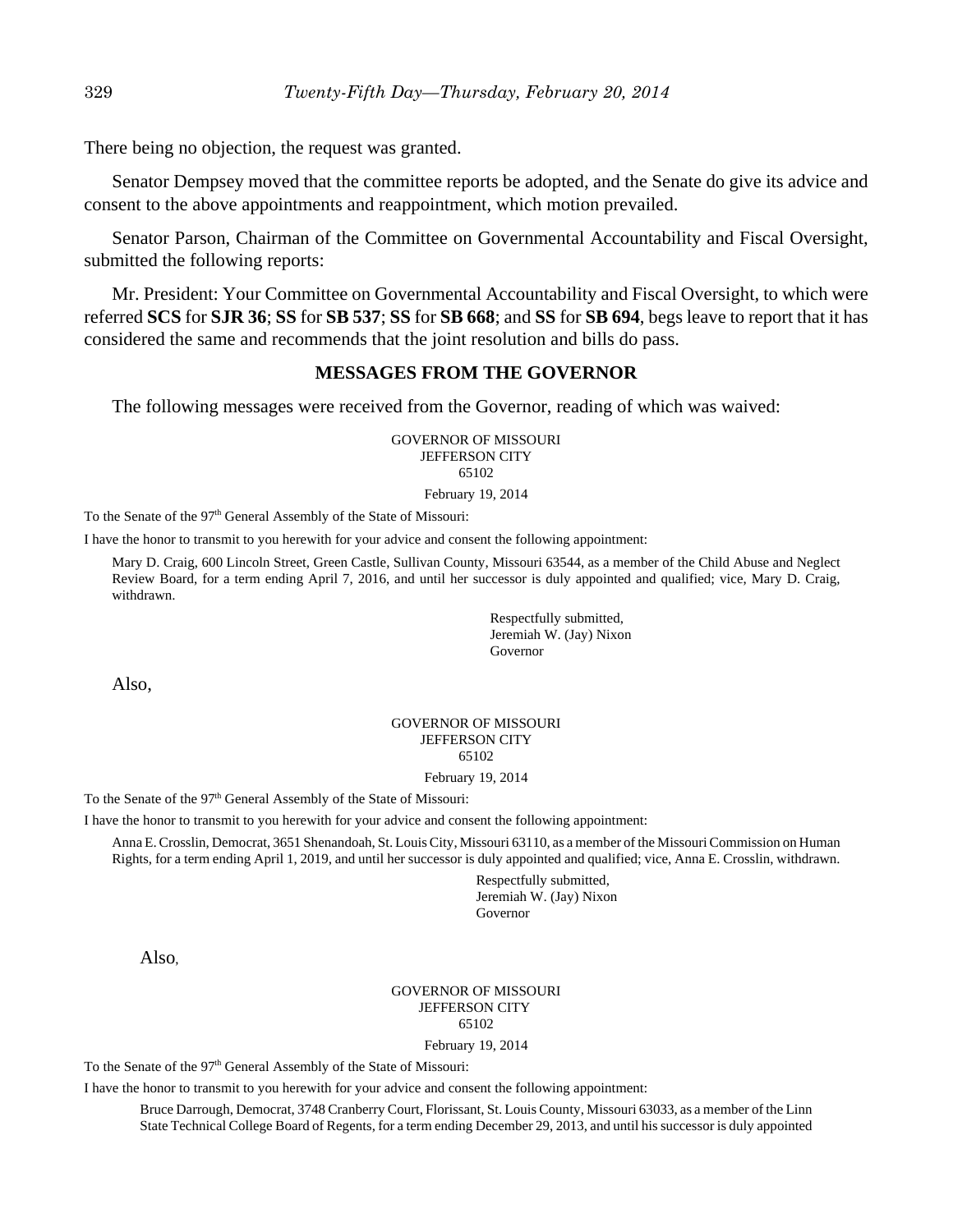and qualified; vice, Bruce Darrough, withdrawn.

Respectfully submitted, Jeremiah W. (Jay) Nixon Governor

Also,

#### GOVERNOR OF MISSOURI JEFFERSON CITY 65102

#### February 19, 2014

To the Senate of the 97<sup>th</sup> General Assembly of the State of Missouri:

I have the honor to transmit to you herewith for your advice and consent the following appointment:

Rhonda K. Haight, 12020 Northeast 148<sup>th</sup> Street, Liberty, Clay County, Missouri 64068, as a member of the Child Abuse and Neglect Review Board, for a term ending April 7, 2015, and until her successor is duly appointed and qualified; vice, Rhonda K. Haight, withdrawn.

> Respectfully submitted, Jeremiah W. (Jay) Nixon Governor

Also,

#### GOVERNOR OF MISSOURI JEFFERSON CITY 65102

February 19, 2014

To the Senate of the 97<sup>th</sup> General Assembly of the State of Missouri:

I have the honor to transmit to you herewith for your advice and consent the following appointment:

Patricia L. Kohl, 2836 Manderly Drive, Brentwood, Saint Louis County, Missouri 63144, as a member of the Child Abuse and Neglect Review Board, for a term ending April 7, 2016, and until her successor is duly appointed and qualified; vice, Patricia L. Kohl, withdrawn.

> Respectfully submitted, Jeremiah W. (Jay) Nixon Governor

Also,

#### GOVERNOR OF MISSOURI JEFFERSON CITY 65102

February 19, 2014

To the Senate of the 97<sup>th</sup> General Assembly of the State of Missouri:

I have the honor to transmit to you herewith for your advice and consent the following appointment:

William Miller, Democrat, 12502 Bielefeld Court, Black Jack, Saint Louis County, Missouri 63033, as a member of the Missouri Housing Development Commission, for a term ending October 13, 2017, and until his successor is duly appointed and qualified; vice, William Miller, withdrawn.

> Respectfully submitted, Jeremiah W. (Jay) Nixon Governor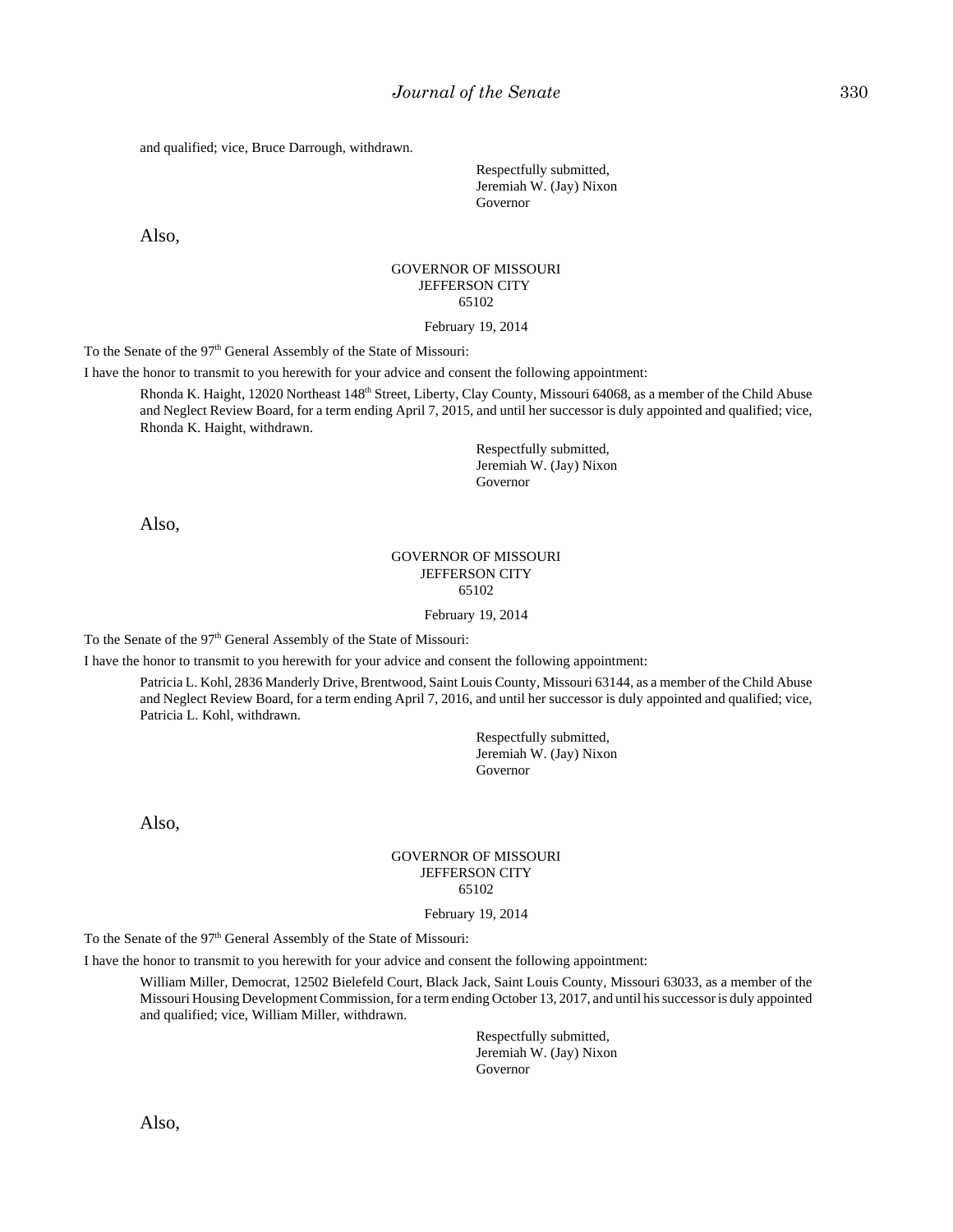#### GOVERNOR OF MISSOURI JEFFERSON CITY 65102

February 19, 2014

To the Senate of the 97<sup>th</sup> General Assembly of the State of Missouri:

I have the honor to transmit to you herewith for your advice and consent the following appointment:

Larry B. Newcomb, 300 Chestnut Avenue, Webster Groves, Saint Louis County, Missouri 63119, as a member of the Child Abuse and Neglect Review Board, for a term ending April 7, 2016, and until his successor is duly appointed and qualified; vice, Larry B. Newcomb, withdrawn.

> Respectfully submitted, Jeremiah W. (Jay) Nixon Governor

Also,

#### GOVERNOR OF MISSOURI JEFFERSON CITY 65102

February 19, 2014

To the Senate of the 97<sup>th</sup> General Assembly of the State of Missouri:

I have the honor to transmit to you herewith for your advice and consent the following appointment:

Judith Grace O'Connor, Democrat, 3321 Steeple Hill, Saint Charles, Saint Charles County, Missouri 63301, as a member of the Missouri Health Facilities Review Committee, for a term ending January 1, 2015, and until her successor is duly appointed and qualified; vice, Judith Grace O'Connor, withdrawn.

> Respectfully submitted, Jeremiah W. (Jay) Nixon Governor

Also,

#### GOVERNOR OF MISSOURI JEFFERSON CITY 65102

February 19, 2014

To the Senate of the 97<sup>th</sup> General Assembly of the State of Missouri:

I have the honor to transmit to you herewith for your advice and consent the following appointment:

Jill L. Patterson, 1741 East Briar Street, Springfield, Greene County, Missouri 65804, as a member of the Child Abuse and Neglect Review Board, for a term ending April 7, 2015, and until her successor is duly appointed and qualified; vice, Jill L. Patterson**,** withdrawn.

> Respectfully submitted, Jeremiah W. (Jay) Nixon Governor

Also,

#### GOVERNOR OF MISSOURI JEFFERSON CITY 65102

February 19, 2014

To the Senate of the 97<sup>th</sup> General Assembly of the State of Missouri:

I have the honor to transmit to you herewith for your advice and consent the following appointment:

Jennifer L. Schoonover, 9227 Southwest Josh Ridge Road, Trimble, Clinton County, Missouri 64492, as a member of the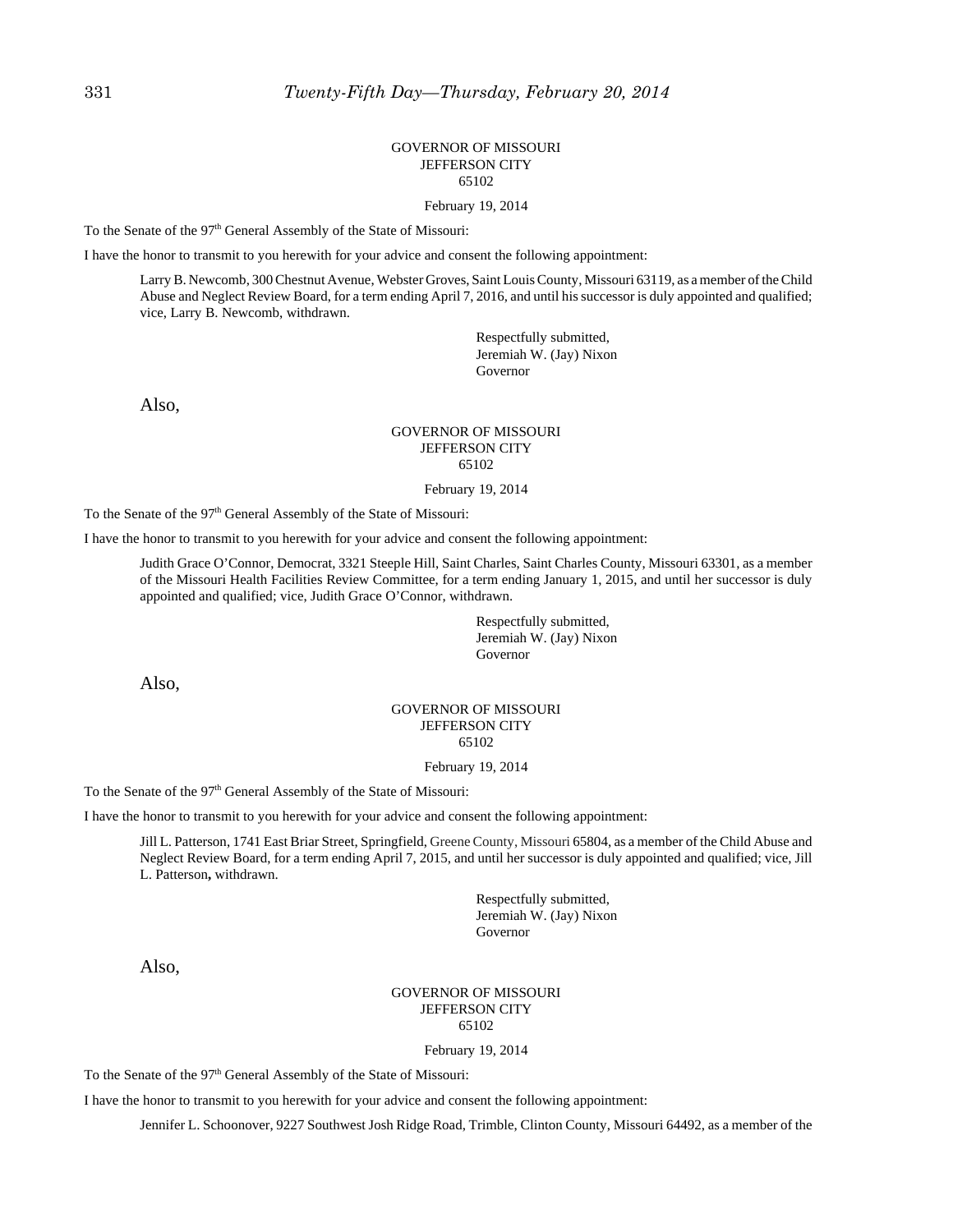Child Abuse and Neglect Review Board, for a term ending April 7, 2014, and until her successor is duly appointed and qualified; vice, Jennifer L. Schoonover, withdrawn.

> Respectfully submitted, Jeremiah W. (Jay) Nixon Governor

Also,

#### GOVERNOR OF MISSOURI JEFFERSON CITY 65102

February 19, 2014

To the Senate of the 97<sup>th</sup> General Assembly of the State of Missouri:

I have the honor to transmit to you herewith for your advice and consent the following appointment:

Bryan T. Scott, Democrat, 4349 Washington Boulevard, St. Louis City, Missouri 63108, as a member of the State Highways and Transportation Commission, for a term ending March 1, 2017, and until his successor is duly appointed and qualified; vice, Bryan T. Scott, withdrawn.

> Respectfully submitted, Jeremiah W. (Jay) Nixon Governor

Also,

#### GOVERNOR OF MISSOURI JEFFERSON CITY 65102

February 19, 2014

To the Senate of the 97<sup>th</sup> General Assembly of the State of Missouri:

I have the honor to transmit to you herewith for your advice and consent the following appointment:

James Kendall Seal, Democrat, 7845 Northwest Roanridge Drive, Apartment F, Kansas City, Platte County, Missouri 64151, as a member of the Missouri State University Board of Governors, for a term ending January 1, 2019, and until his successor is duly appointed and qualified; vice, James Kendall Seal, withdrawn.

> Respectfully submitted, Jeremiah W. (Jay) Nixon Governor

Also,

#### GOVERNOR OF MISSOURI JEFFERSON CITY 65102

February 19, 2014

To the Senate of the 97<sup>th</sup> General Assembly of the State of Missouri:

I have the honor to transmit to you herewith for your advice and consent the following appointment:

Deborah White, 4411 Southeast Highway 116, Dearborn, Buchanan County, Missouri 64439, as a member of the Child Abuse and Neglect Review Board, for a term ending April 7, 2015, and until her successor is duly appointed and qualified; vice, Deborah White, withdrawn.

> Respectfully submitted, Jeremiah W. (Jay) Nixon Governor

Also,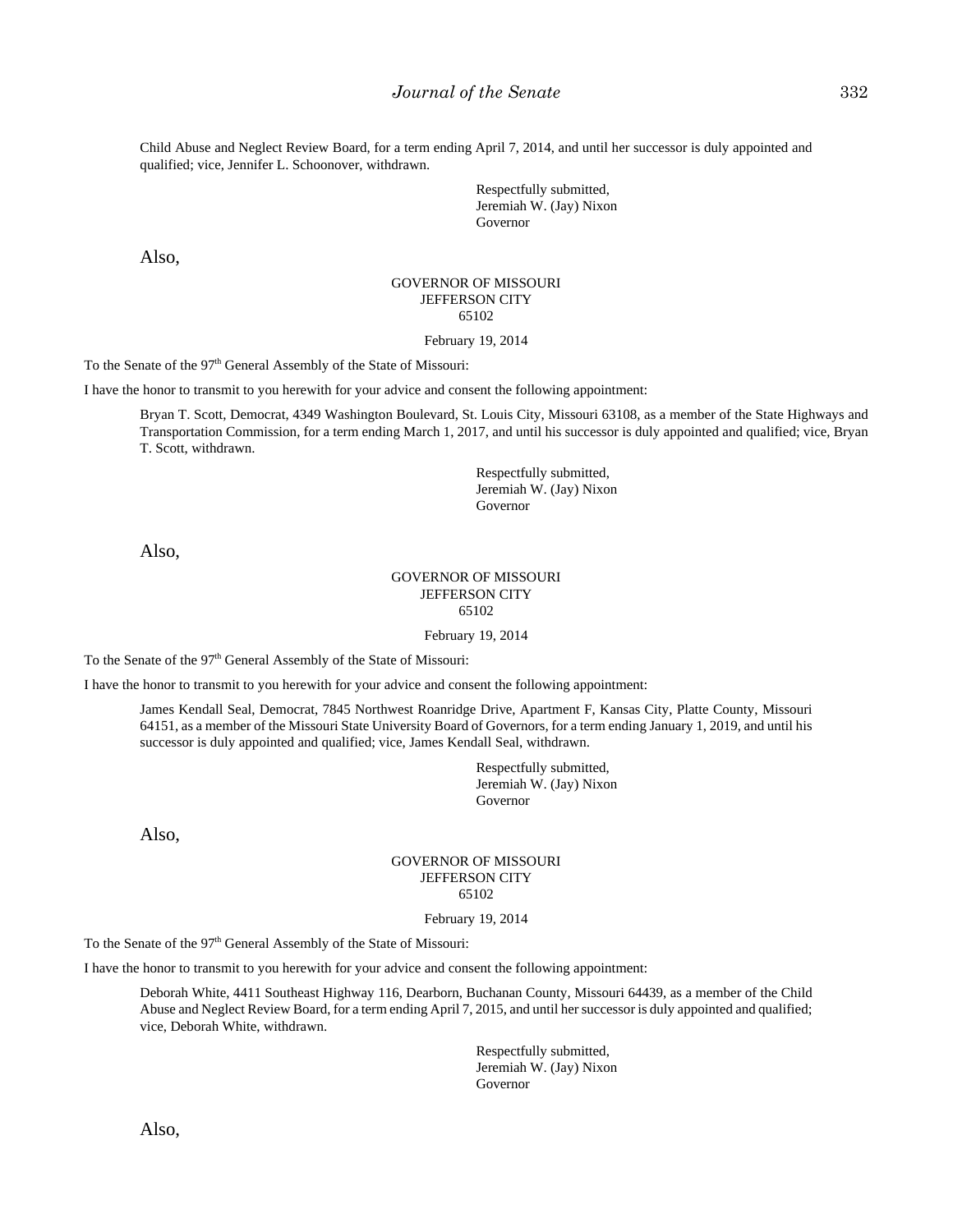#### GOVERNOR OF MISSOURI JEFFERSON CITY 65102

February 19, 2014

To the Senate of the 97<sup>th</sup> General Assembly of the State of Missouri:

I have the honor to transmit to you herewith for your advice and consent the following appointment:

April S. Wilson, Rural Route 1 Box 165A, Memphis, Scotland County, Missouri 63555, as a member of the Child Abuse and Neglect Review Board, for a term ending April 7, 2016, and until her successor is duly appointed and qualified; vice, April S. Wilson, withdrawn.

> Respectfully submitted, Jeremiah W. (Jay) Nixon Governor

President Pro Tem Dempsey referred the above appointments to the Committee on Gubernatorial Appointments.

#### **SENATE BILLS FOR PERFECTION**

Senator Brown moved that **SB 664**, with **SCS**, as amended (pending), be called from the Informal Calendar and again taken up for perfection, which motion prevailed.

Senator Brown moved that **SCS** for **SB 664**, as amended, be adopted, which motion prevailed.

On motion of Senator Brown, **SCS** for **SB 664**, as amended, was declared perfected and ordered printed.

Senator Wallingford moved that **SB 529**, with **SCS**, be called from the Informal Calendar and taken up for perfection, which motion prevailed.

**SCS** for **SB 529**, entitled:

#### SENATE COMMITTEE SUBSTITUTE FOR SENATE BILL NO. 529

An Act to repeal sections 34.057 and 107.170, RSMo, and to enact in lieu thereof two new sections relating to the payment of public works projects.

Was taken up.

Senator Wallingford moved that **SCS** for **SB 529** be adopted.

Senator Wallingford offered **SA 1**:

#### SENATE AMENDMENT NO. 1

Amend Senate Committee Substitute for Senate Bill No. 529, Page 7, Section 34.057, Line 199, by striking "2 and 5" and inserting in lieu thereof the following: "**2, 5, and 6**"; and further amend line 201, by striking "2 and 5" and inserting in lieu thereof the following: "**2, 5, and 6**".

Senator Wallingford moved that the above amendment be adopted, which motion prevailed.

Senator Wallingford moved that **SCS** for **SB 529**, as amended, be adopted, which motion prevailed.

On motion of Senator Wallingford, **SCS** for **SB 529**, as amended, was declared perfected and ordered printed.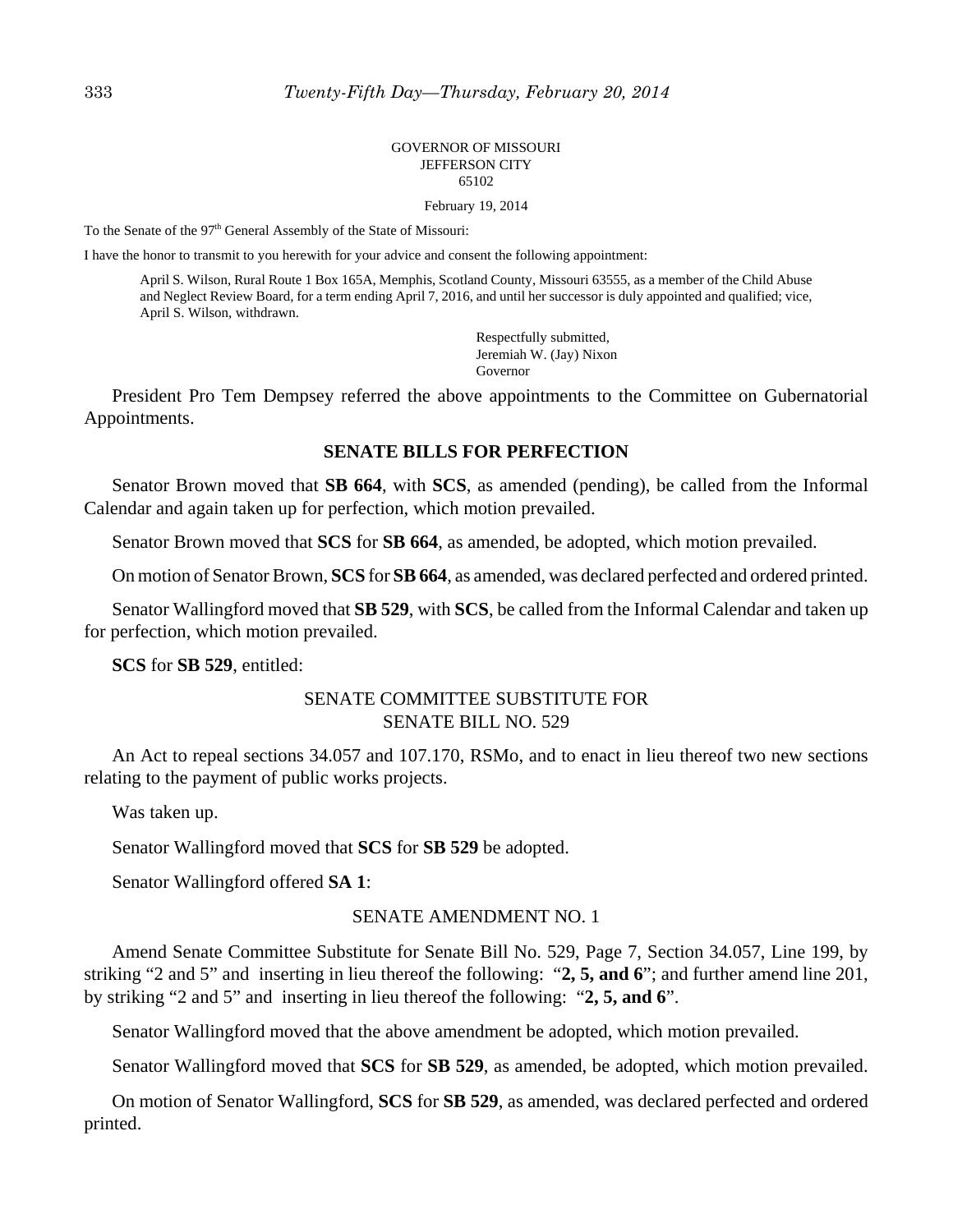### **THIRD READING OF SENATE BILLS**

**SCS** for **SJR 36**, entitled:

### SENATE COMMITTEE SUBSTITUTE FOR SENATE JOINT RESOLUTION NO. 36

Joint Resolution submitting to the qualified voters of Missouri, an amendment repealing section 23 of article I of the Constitution of Missouri, and adopting one new section in lieu thereof relating to the right of Missouri citizens to keep and bear arms.

Was taken up by Senator Schaefer.

On motion of Senator Schaefer, **SCS** for **SJR 36** was read the 3rd time and passed by the following vote:

|              | YEAS—Senators   |             |           |           |            |               |         |
|--------------|-----------------|-------------|-----------|-----------|------------|---------------|---------|
| <b>Brown</b> | Chappelle-Nadal | Cunningham  | Dempsey   | Dixon     | Emery      | Holsman       | Keaveny |
| Kehoe        | Kraus           | Lager       | Lamping   | Libla     | Munzlinger | <b>Nieves</b> | Parson  |
| Pearce       | Richard         | Romine      | Rupp      | Sater     | Schaaf     | Schaefer      | Schmitt |
| Sifton       | Silvey          | Wallingford | Walsh     | Wasson-29 |            |               |         |
|              |                 |             |           |           |            |               |         |
|              | NAYS-Senators   |             |           |           |            |               |         |
| Curls        | Justus          | LeVota      | Nasheed-4 |           |            |               |         |
|              |                 |             |           |           |            |               |         |

Absent—Senators—None

Absent with leave—Senators—None

Vacancies—1

YEAS—Senators

The President declared the joint resolution passed.

On motion of Senator Schaefer, title to the joint resolution was agreed to.

Senator Schaefer moved that the vote by which the joint resolution passed be reconsidered.

Senator Richard moved that motion lay on the table, which motion prevailed.

**SCS** for **SB 613**, entitled:

### SENATE COMMITTEE SUBSTITUTE FOR SENATE BILL NO. 613

An Act to repeal sections 1.320, 21.750, 571.030, 571.070, 571.101, 571.107, 571.111, 571.117, and 590.010, RSMo, and to enact in lieu thereof fourteen new sections relating to firearms, with penalty provisions and a contingent effective date for a certain section.

Was taken up by Senator Nieves.

On motion of Senator Nieves, **SCS** for **SB 613** was read the 3rd time and passed by the following vote:

| YEAS—Senators |            |               |        |        |         |        |         |  |
|---------------|------------|---------------|--------|--------|---------|--------|---------|--|
| <b>Brown</b>  | Cunningham | Dempsey       | Emery  | Kehoe  | Kraus   | ∟ager  | Lamping |  |
| Libla         | Munzlinger | <b>Nieves</b> | Parson | Pearce | Richard | Romine | Rupp    |  |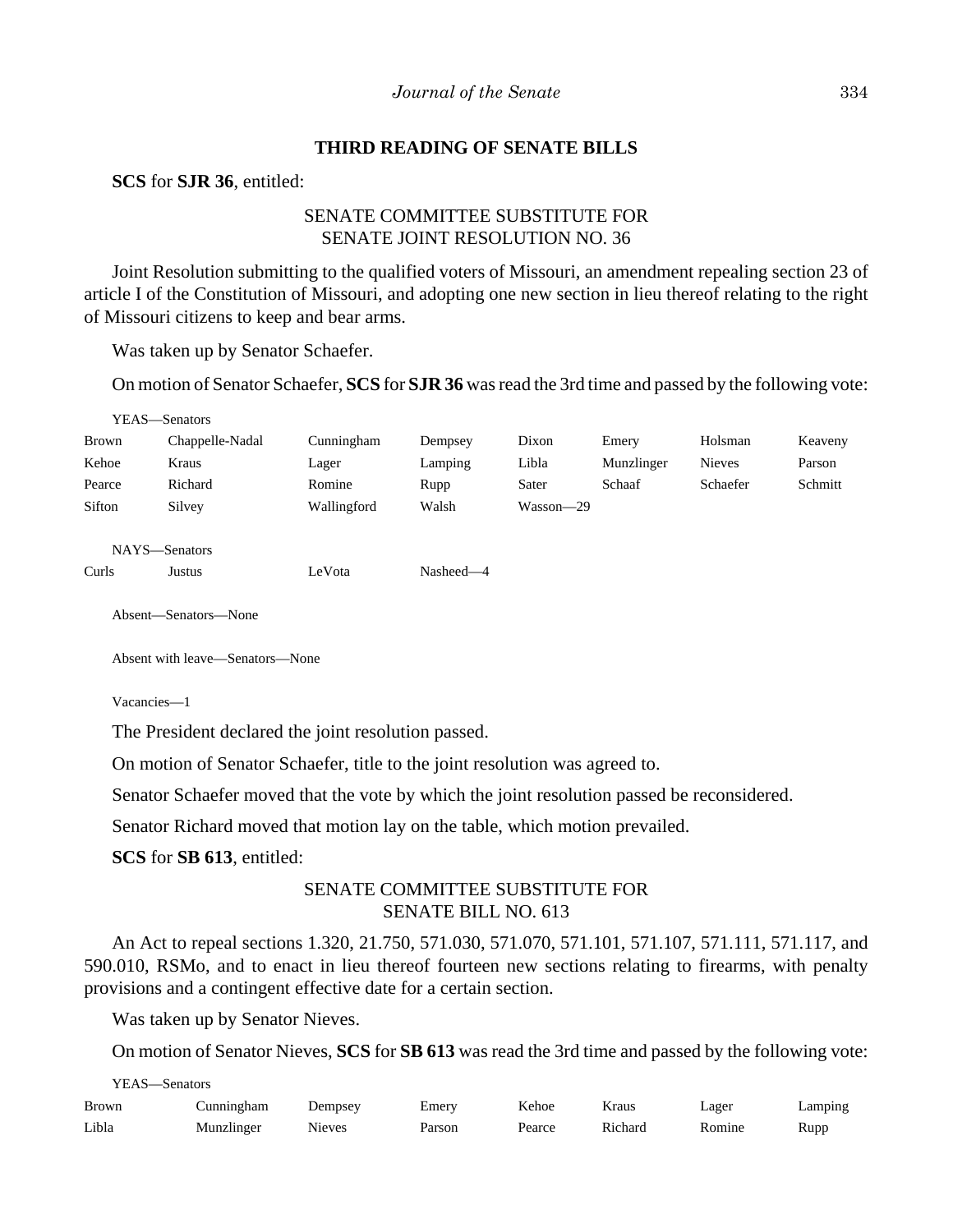| Sater           | Schaaf       | Schaefer | Schmitt | Silvey | Wallingford | Wasson-23 |         |
|-----------------|--------------|----------|---------|--------|-------------|-----------|---------|
| NAYS-Senators   |              |          |         |        |             |           |         |
| Chappelle-Nadal | Curls        | Dixon    | Holsman | Justus | Keaveny     | LeVota    | Nasheed |
| Sifton          | $Walsh - 10$ |          |         |        |             |           |         |
|                 |              |          |         |        |             |           |         |

Absent—Senators—None

Absent with leave—Senators—None

Vacancies—1

The President declared the bill passed.

On motion of Senator Nieves, title to the bill was agreed to.

Senator Nieves moved that the vote by which the bill passed be reconsidered.

Senator Richard moved that motion lay on the table, which motion prevailed.

**SCS** for **SB 492**, entitled:

### SENATE COMMITTEE SUBSTITUTE FOR SENATE BILL NO. 492

An Act to amend chapter 163, RSMo, by adding thereto one new section relating to state funding for public institutions of higher education, with an emergency clause.

Was taken up by Senator Pearce.

On motion of Senator Pearce, **SCS** for **SB 492** was read the 3rd time and passed by the following vote:

| YEAS—Senators |                 |               |         |         |         |             |         |
|---------------|-----------------|---------------|---------|---------|---------|-------------|---------|
| <b>Brown</b>  | Chappelle-Nadal | Cunningham    | Curls   | Dempsey | Dixon   | Emery       | Holsman |
| Justus        | Keaveny         | Kehoe         | Kraus   | Lager   | Lamping | LeVota      | Libla   |
| Munzlinger    | Nasheed         | <b>Nieves</b> | Parson  | Pearce  | Richard | Romine      | Rupp    |
| Sater         | Schaaf          | Schaefer      | Schmitt | Sifton  | Silvey  | Wallingford | Walsh   |
| Wasson-33     |                 |               |         |         |         |             |         |

NAYS—Senators—None

Absent—Senators—None

Absent with leave—Senators—None

Vacancies—1

The President declared the bill passed.

The emergency clause was adopted by the following vote:

YEAS—Senators

| Brown | Chappelle-Nadal Cunningham |  | Curls | Dempsey | Dixon | Emerv | Holsman |
|-------|----------------------------|--|-------|---------|-------|-------|---------|
|-------|----------------------------|--|-------|---------|-------|-------|---------|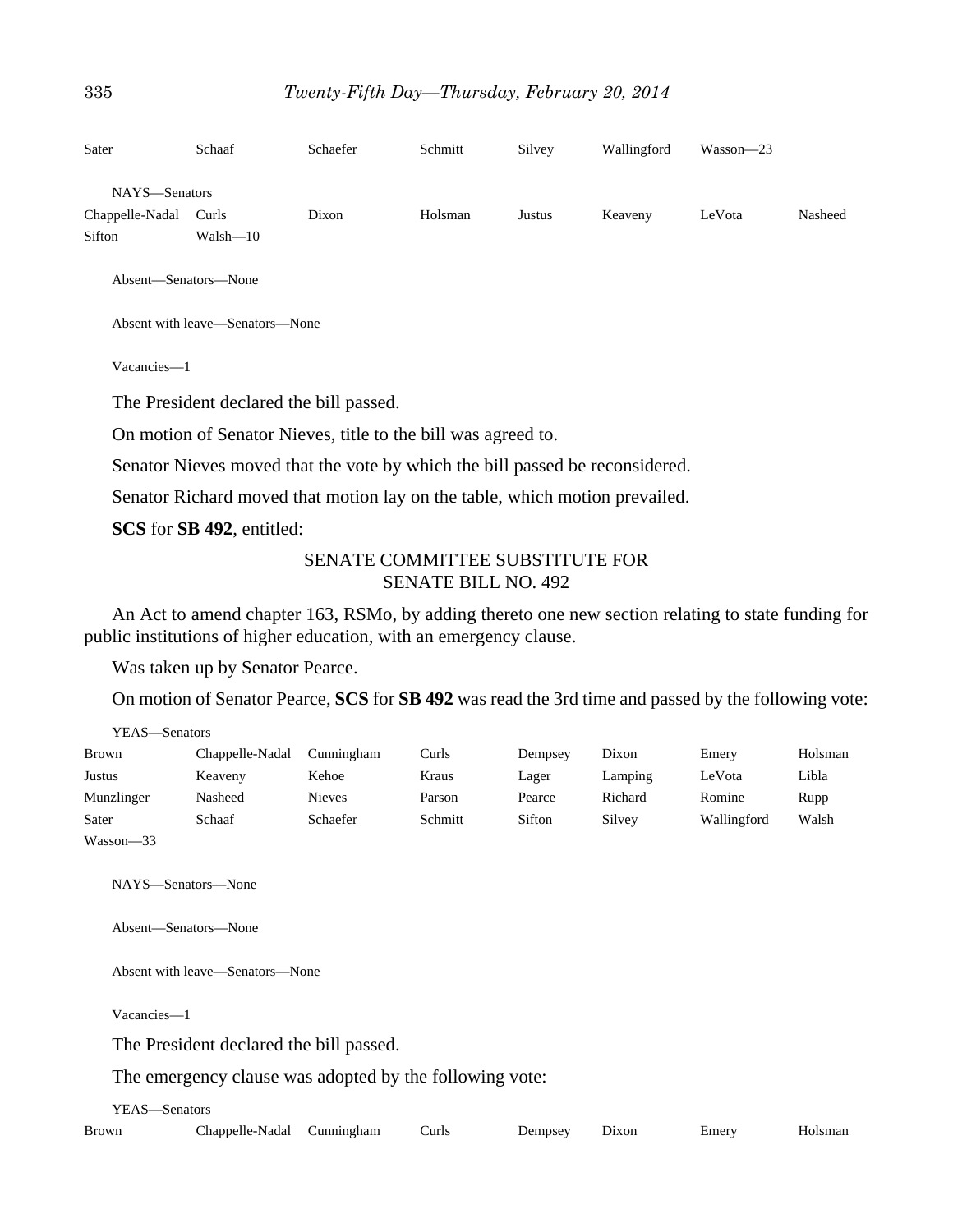| Justus     | Keaveny | Kehoe    | Kraus   | Lager  | Lamping | LeVota      | Libla |
|------------|---------|----------|---------|--------|---------|-------------|-------|
| Munzlinger | Nasheed | Nieves   | Parson  | Pearce | Richard | Romine      | Rupp  |
| Sater      | Schaaf  | Schaefer | Schmitt | Sifton | Silvey  | Wallingford | Walsh |
| Wasson-33  |         |          |         |        |         |             |       |

NAYS—Senators—None

Absent—Senators—None

Absent with leave—Senators—None

Vacancies—1

On motion of Senator Pearce, title to the bill was agreed to.

Senator Pearce moved that the vote by which the bill passed be reconsidered.

Senator Richard moved that motion lay on the table, which motion prevailed.

**SB 609**, introduced by Senator Rupp, entitled:

An Act to repeal sections 379.011 and 379.012, RSMo, and to enact in lieu thereof two new sections relating to providing certain insurance documents through electronic means.

Was taken up.

On motion of Senator Rupp, **SB 609** was read the 3rd time and passed by the following vote:

| Brown      | Chappelle-Nadal | Cunningham    | Curls   | Dempsey | Dixon   | Emery       | Holsman |
|------------|-----------------|---------------|---------|---------|---------|-------------|---------|
| Justus     | Keaveny         | Kehoe         | Kraus   | Lager   | Lamping | LeVota      | Libla   |
| Munzlinger | Nasheed         | <b>Nieves</b> | Parson  | Pearce  | Richard | Romine      | Rupp    |
| Sater      | Schaaf          | Schaefer      | Schmitt | Sifton  | Silvey  | Wallingford | Walsh   |
| Wasson-33  |                 |               |         |         |         |             |         |

NAYS—Senators—None

Absent—Senators—None

Absent with leave—Senators—None

Vacancies—1

The President declared the bill passed.

On motion of Senator Rupp, title to the bill was agreed to.

Senator Rupp moved that the vote by which the bill passed be reconsidered.

Senator Richard moved that motion lay on the table, which motion prevailed.

**SS** for **SB 694**, introduced by Senator Cunningham, entitled: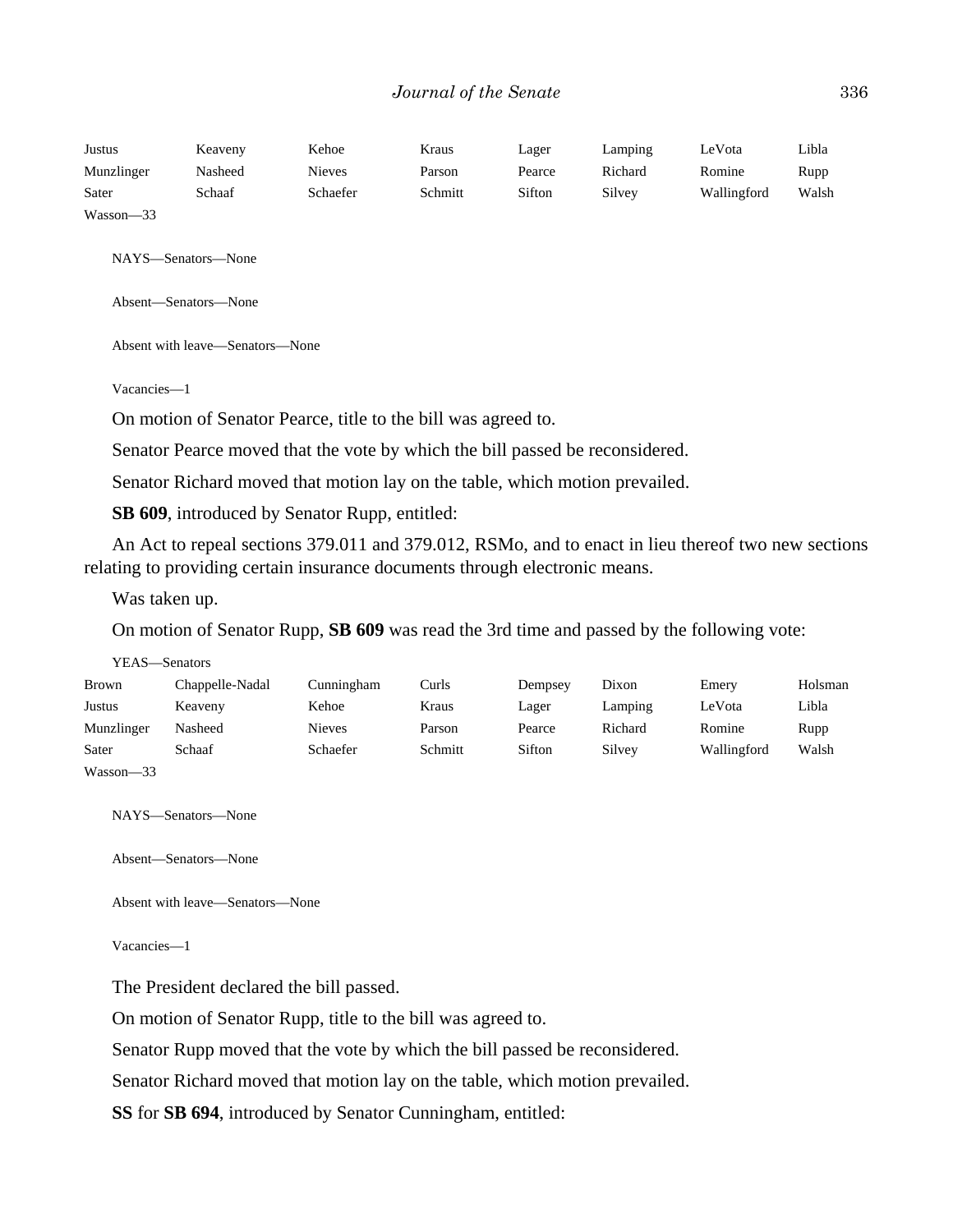### SENATE SUBSTITUTE FOR SENATE BILL NO. 694

An Act to repeal sections 408.500, 408.505, and 408.506, RSMo, and to enact in lieu thereof three new sections relating to unsecured loans of five hundred dollars or less, with penalty provisions.

Was taken up.

On motion of Senator Cunningham, **SS** for **SB 694** was read the 3rd time and passed by the following vote:

| YEAS—Senators   |            |             |           |              |         |        |         |
|-----------------|------------|-------------|-----------|--------------|---------|--------|---------|
| <b>Brown</b>    | Cunningham | Dempsey     | Dixon     | Keaveny      | Kehoe   | Kraus  | Lager   |
| Libla           | Munzlinger | Parson      | Pearce    | Richard      | Romine  | Rupp   | Sater   |
| Schmitt         | Silvey     | Wallingford | Wasson—20 |              |         |        |         |
|                 |            |             |           |              |         |        |         |
| NAYS-Senators   |            |             |           |              |         |        |         |
| Chappelle-Nadal | Curls      | Emery       | Holsman   | Justus       | Lamping | LeVota | Nasheed |
| <b>Nieves</b>   | Schaaf     | Schaefer    | Sifton    | $Walsh - 13$ |         |        |         |
|                 |            |             |           |              |         |        |         |

Absent—Senators—None

Absent with leave—Senators—None

Vacancies—1

The President declared the bill passed.

On motion of Senator Cunningham, title to the bill was agreed to.

Senator Cunningham moved that the vote by which the bill passed be reconsidered.

Senator Richard moved that motion lay on the table, which motion prevailed.

**SS** for **SB 537**, introduced by Senator Rupp, entitled:

### SENATE SUBSTITUTE FOR SENATE BILL NO. 537

An Act to repeal sections 382.010, 382.020, 382.040, 382.050, 382.060, 382.080, 382.095, 382.110, 382.170, 382.180, 382.190, 382.195, 382.220, and 382.230, RSMo, and to enact in lieu thereof seventeen new sections relating to regulating the business of insurance, with penalty provisions.

Was taken up.

On motion of Senator Rupp, **SS** for **SB 537** was read the 3rd time and passed by the following vote:

YEAS—Senators

| <b>Brown</b> | Chappelle-Nadal | Cunningham | Curls  | Dempsey | Dixon       | Emery | Holsman    |
|--------------|-----------------|------------|--------|---------|-------------|-------|------------|
| Justus       | Keaveny         | Kehoe      | Kraus  | Lager   | Lamping     | Libla | Munzlinger |
| Nasheed      | Nieves          | Parson     | Pearce | Richard | Romine      | Rupp  | Sater      |
| Schaaf       | Schaefer        | Schmitt    | Sifton | Silvev  | Wallingford | Walsh | Wasson—32  |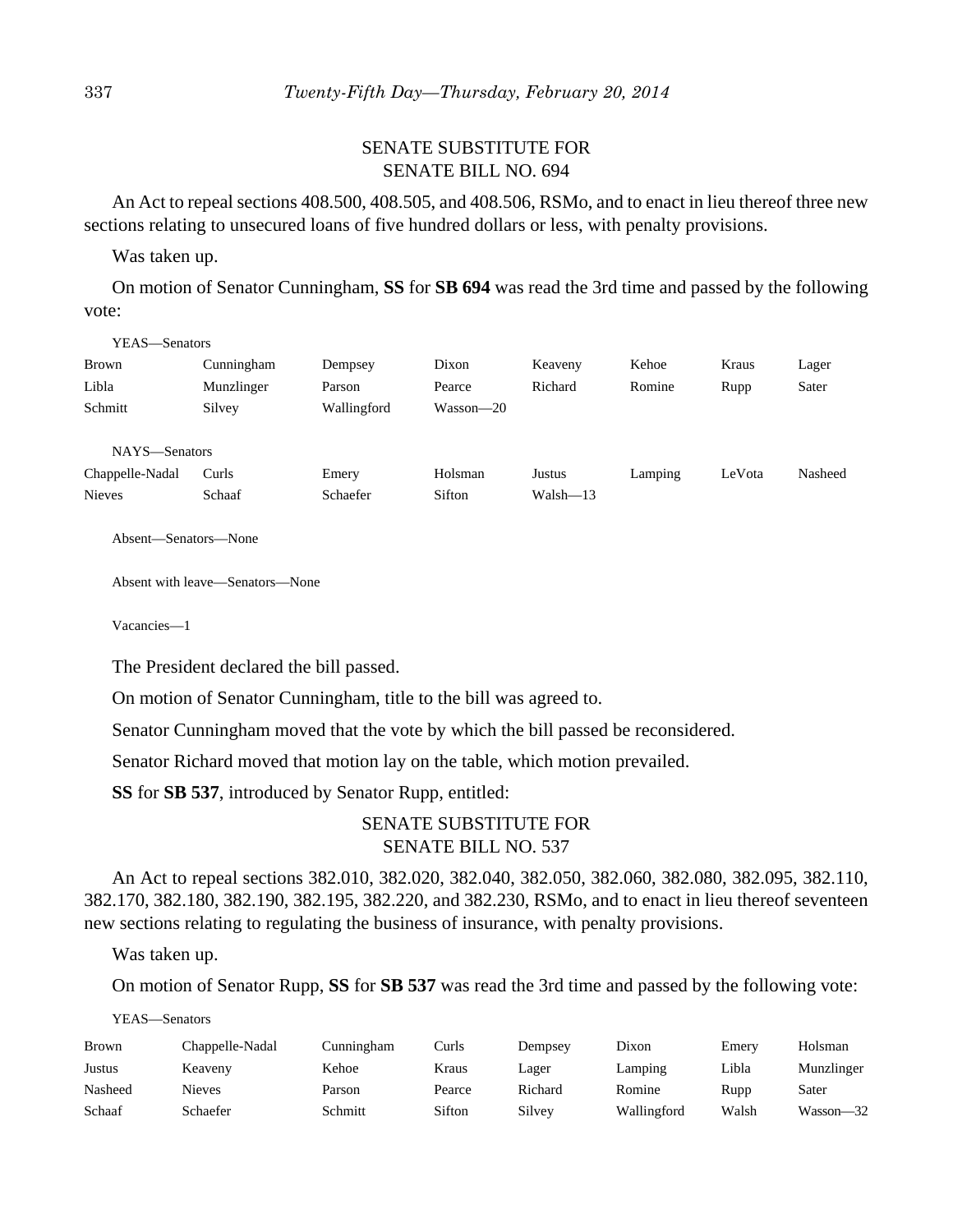NAYS—Senator LeVota—1

Absent—Senators—None

Absent with leave—Senators—None

Vacancies—1

The President declared the bill passed.

On motion of Senator Rupp, title to the bill was agreed to.

Senator Rupp moved that the vote by which the bill passed be reconsidered.

Senator Richard moved that motion lay on the table, which motion prevailed.

**SS** for **SB 668**, introduced by Senator Silvey, entitled:

### SENATE SUBSTITUTE FOR SENATE BILL NO. 668

An Act to amend chapter 376, RSMo, by adding thereto one new section relating to oral chemotherapy parity.

Was taken up.

On motion of Senator Silvey, **SS** for **SB 668** was read the 3rd time and passed by the following vote:

| YEAS—Senators |                 |               |         |         |         |             |         |
|---------------|-----------------|---------------|---------|---------|---------|-------------|---------|
| <b>Brown</b>  | Chappelle-Nadal | Cunningham    | Curls   | Dempsey | Dixon   | Emery       | Holsman |
| Justus        | Keaveny         | Kehoe         | Kraus   | Lager   | Lamping | LeVota      | Libla   |
| Munzlinger    | Nasheed         | <b>Nieves</b> | Parson  | Pearce  | Richard | Romine      | Rupp    |
| Sater         | Schaaf          | Schaefer      | Schmitt | Sifton  | Silvey  | Wallingford | Walsh   |
| Wasson-33     |                 |               |         |         |         |             |         |

NAYS—Senators—None

Absent—Senators—None

Absent with leave—Senators—None

Vacancies—1

The President declared the bill passed.

On motion of Senator Silvey, title to the bill was agreed to.

Senator Silvey moved that the vote by which the bill passed be reconsidered.

Senator Richard moved that motion lay on the table, which motion prevailed.

#### **MESSAGES FROM THE HOUSE**

The following messages were received from the House of Representatives through its Chief Clerk: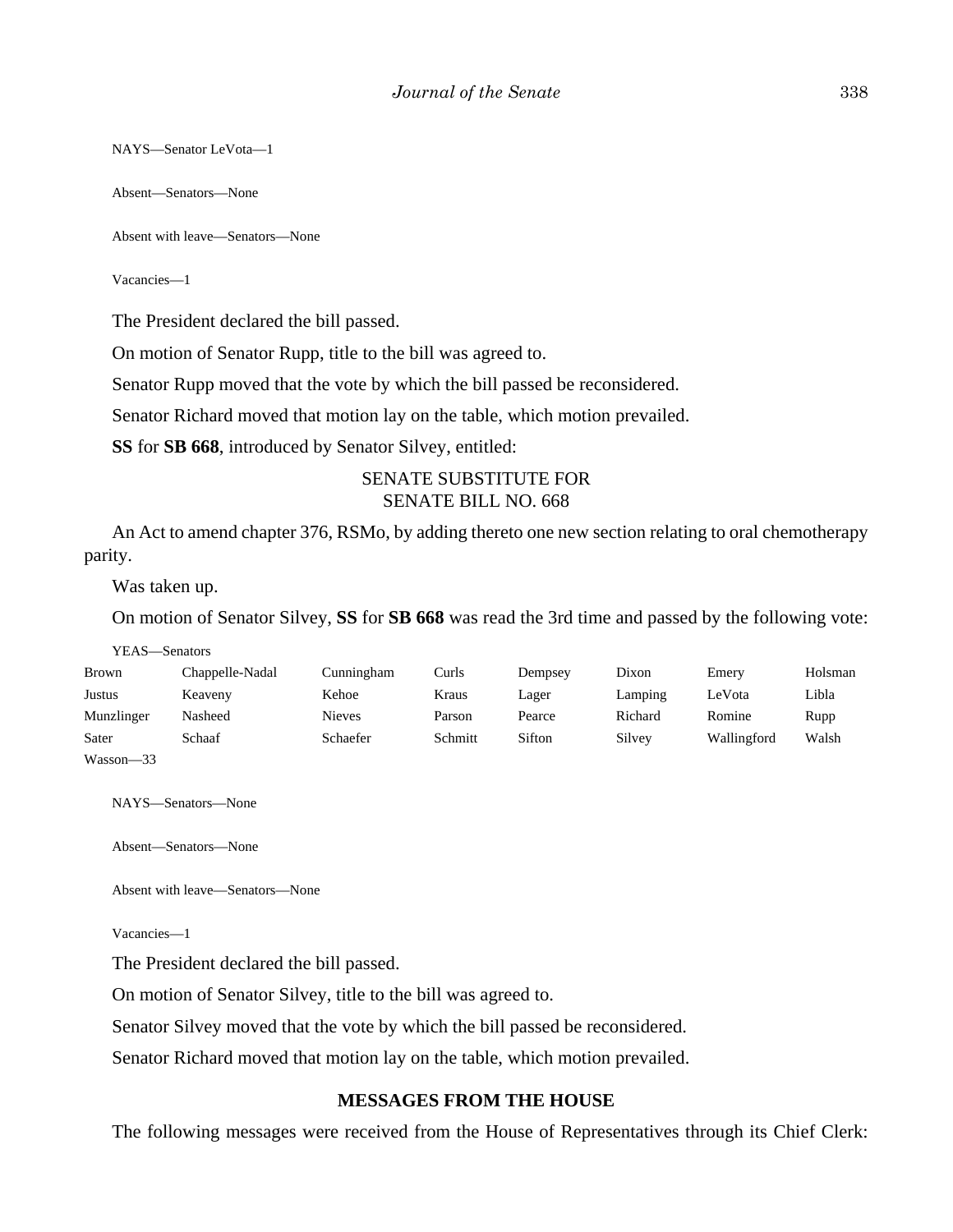Mr. President: I am instructed by the House of Representatives to inform the Senate that the House has taken up and passed **HJR 72**, entitled:

Joint Resolution submitting to the qualified voters of Missouri an amendment repealing sections 24 and 27 of article IV of the Constitution of Missouri, and adopting two new sections in lieu thereof relating to the governor's budgetary authority.

In which the concurrence of the Senate is respectfully requested.

Read 1st time.

Also,

Mr. President: I am instructed by the House of Representatives to inform the Senate that the House has taken up and passed **HCS** for **HB 1412**, entitled:

An Act to repeal sections 400.9-501 and 400.9-516, RSMo, and to enact in lieu thereof two new sections relating to fraudulent financing statements, with a penalty provision.

In which the concurrence of the Senate is respectfully requested.

Read 1st time.

#### **THIRD READING OF SENATE BILLS**

**SB 690**, introduced by Senator Wasson, entitled:

An Act to repeal sections 190.335 and 190.339, RSMo, and to enact in lieu thereof two new sections relating to emergency service boards.

Was called from the Consent Calendar and taken up.

On motion of Senator Wasson, **SB 690** was read the 3rd time and passed by the following vote:

| YEAS—Senators |                 |               |         |         |         |             |         |
|---------------|-----------------|---------------|---------|---------|---------|-------------|---------|
| Brown         | Chappelle-Nadal | Cunningham    | Curls   | Dempsey | Dixon   | Emery       | Holsman |
| Justus        | Keaveny         | Kehoe         | Kraus   | Lager   | Lamping | LeVota      | Libla   |
| Munzlinger    | Nasheed         | <b>Nieves</b> | Parson  | Pearce  | Richard | Romine      | Rupp    |
| Sater         | Schaaf          | Schaefer      | Schmitt | Sifton  | Silvey  | Wallingford | Walsh   |
| $Wasson-33$   |                 |               |         |         |         |             |         |

 $asson—33$ 

NAYS—Senators—None

Absent—Senators—None

Absent with leave—Senators—None

Vacancies—1

The President declared the bill passed.

On motion of Senator Wasson, title to the bill was agreed to.

Senator Wasson moved that the vote by which the bill passed be reconsidered.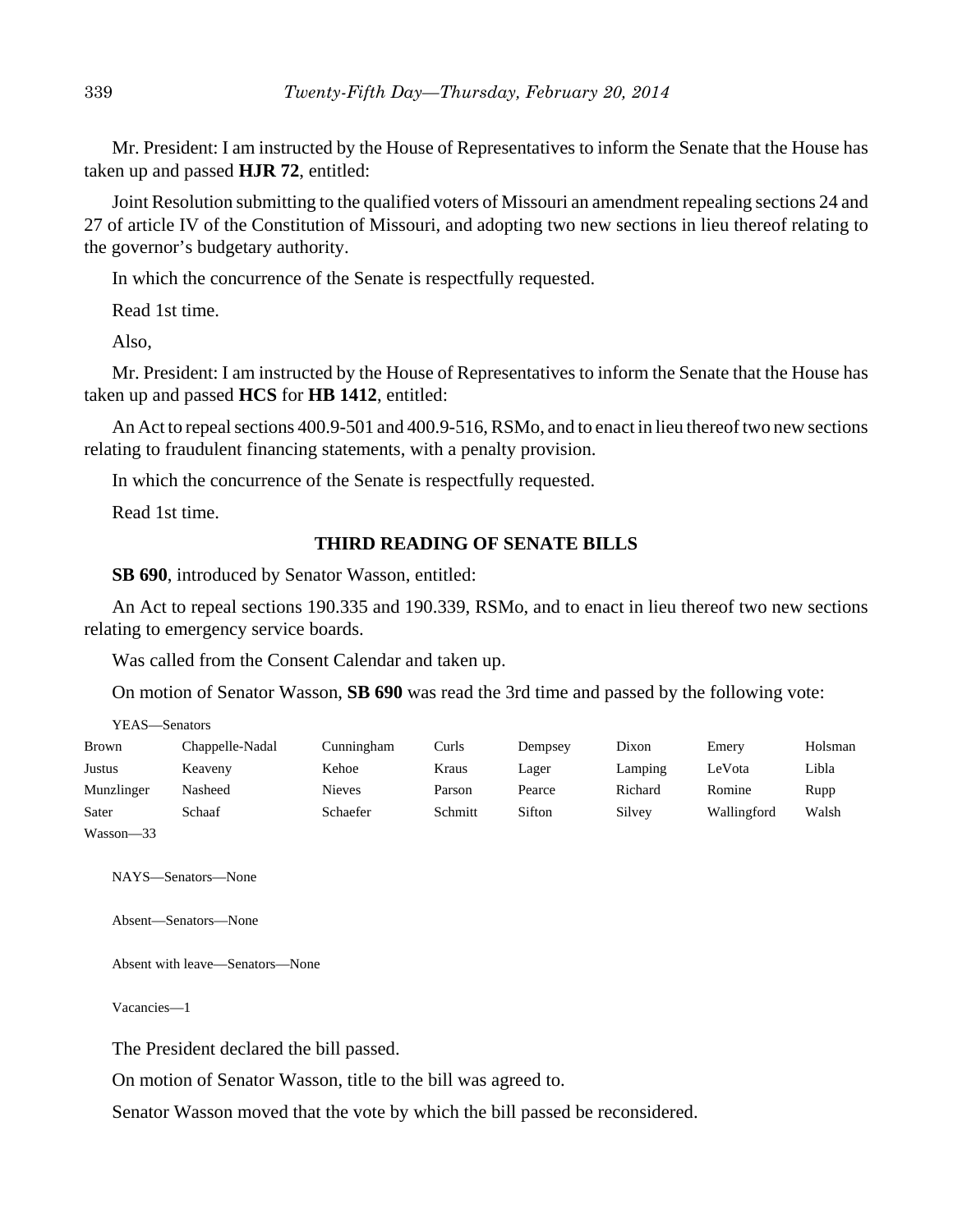Senator Richard moved that motion lay on the table, which motion prevailed.

**SB 527**, introduced by Senator Wallingford, entitled:

An Act to amend chapter 9, RSMo, by adding thereto one new section relating to the designation of medical radiation safety awareness day.

Was called from the Consent Calendar and taken up.

On motion of Senator Wallingford, **SB 527** was read the 3rd time and passed by the following vote:

| YEAS—Senators |                 |               |         |         |         |             |         |
|---------------|-----------------|---------------|---------|---------|---------|-------------|---------|
| <b>Brown</b>  | Chappelle-Nadal | Cunningham    | Curls   | Dempsey | Dixon   | Emery       | Holsman |
| Justus        | Keaveny         | Kehoe         | Kraus   | Lager   | Lamping | LeVota      | Libla   |
| Munzlinger    | Nasheed         | <b>Nieves</b> | Parson  | Pearce  | Richard | Romine      | Rupp    |
| Sater         | Schaaf          | Schaefer      | Schmitt | Sifton  | Silvey  | Wallingford | Walsh   |
| $Wasson - 33$ |                 |               |         |         |         |             |         |

NAYS—Senators—None

Absent—Senators—None

Absent with leave—Senators—None

Vacancies—1

The President declared the bill passed.

On motion of Senator Wallingford, title to the bill was agreed to.

Senator Wallingford moved that the vote by which the bill passed be reconsidered.

Senator Richard moved that motion lay on the table, which motion prevailed.

**SB 614**, introduced by Senator Dixon, entitled:

An Act to repeal sections 476.445, 477.081, 477.082, 477.152, 477.160, 477.170, 477.180, 477.181, 477.190, 477.191, 478.430, and 478.433, RSMo, and to enact in lieu thereof three new sections relating to judicial personnel.

Was called from the Consent Calendar and taken up.

On motion of Senator Dixon, **SB 614** was read the 3rd time and passed by the following vote:

|              | YEAS—Senators   |               |        |         |             |        |           |  |  |  |
|--------------|-----------------|---------------|--------|---------|-------------|--------|-----------|--|--|--|
| <b>Brown</b> | Chappelle-Nadal | Cunningham    | Curls  | Dempsey | Dixon       | Emery  | Holsman   |  |  |  |
| Justus       | Keaveny         | Kehoe         | Kraus  | Lager   | Lamping     | LeVota | Libla     |  |  |  |
| Munzlinger   | Nasheed         | <b>Nieves</b> | Parson | Pearce  | Richard     | Romine | Sater     |  |  |  |
| Schaaf       | Schaefer        | Schmitt       | Sifton | Silvey  | Wallingford | Walsh  | Wasson-32 |  |  |  |

NAYS—Senators—None

Absent—Senator Rupp—1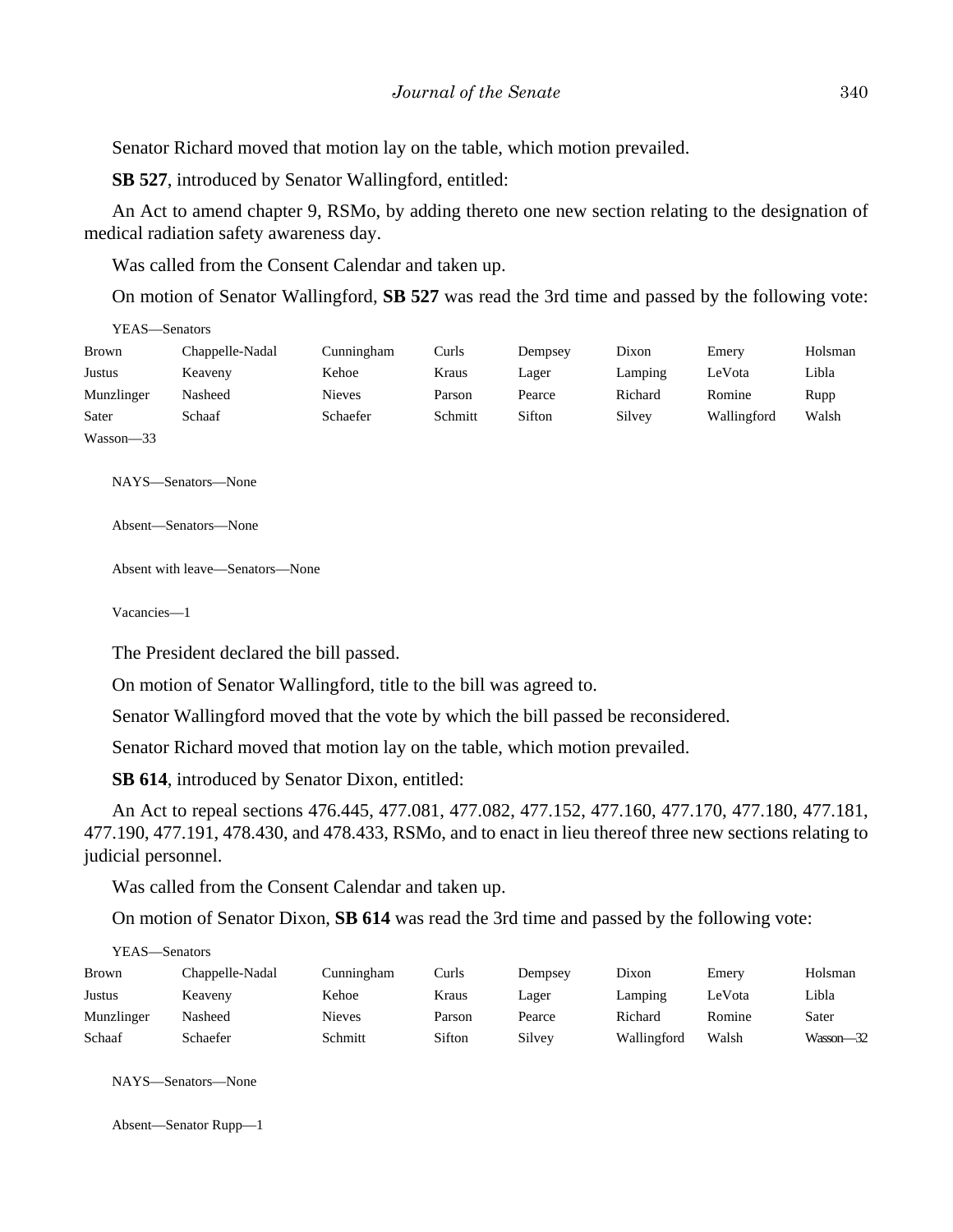Absent with leave—Senators—None

Vacancies—1

The President declared the bill passed.

On motion of Senator Dixon, title to the bill was agreed to.

Senator Dixon moved that the vote by which the bill passed be reconsidered.

Senator Richard moved that motion lay on the table, which motion prevailed.

**SB 621**, introduced by Senator Dixon, entitled:

An Act to repeal sections 476.001, 476.320, 476.330, and 476.340, RSMo, and to enact in lieu thereof four new sections relating to the administration of justice.

Was called from the Consent Calendar and taken up.

On motion of Senator Dixon, **SB 621** was read the 3rd time and passed by the following vote:

| YEAS—Senators |                 |               |         |         |         |             |         |
|---------------|-----------------|---------------|---------|---------|---------|-------------|---------|
| <b>Brown</b>  | Chappelle-Nadal | Cunningham    | Curls   | Dempsey | Dixon   | Emery       | Holsman |
| Justus        | Keaveny         | Kehoe         | Kraus   | Lager   | Lamping | LeVota      | Libla   |
| Munzlinger    | Nasheed         | <b>Nieves</b> | Parson  | Pearce  | Richard | Romine      | Rupp    |
| Sater         | Schaaf          | Schaefer      | Schmitt | Sifton  | Silvey  | Wallingford | Walsh   |
| Wasson-33     |                 |               |         |         |         |             |         |

NAYS—Senators—None

Absent—Senators—None

Absent with leave—Senators—None

Vacancies—1

The President declared the bill passed.

On motion of Senator Dixon, title to the bill was agreed to.

Senator Dixon moved that the vote by which the bill passed be reconsidered.

Senator Richard moved that motion lay on the table, which motion prevailed.

**SB 520**, with **SCS**, introduced by Senator Sater, entitled:

An Act to repeal section 105.271, RSMo, and to enact in lieu thereof one new section relating to leave for public employees.

Was called from the Consent Calendar and taken up.

**SCS** for **SB 520**, entitled:

### SENATE COMMITTEE SUBSTITUTE FOR SENATE BILL NO. 520

An Act to repeal section 105.271, RSMo, and to enact in lieu thereof one new section relating to leave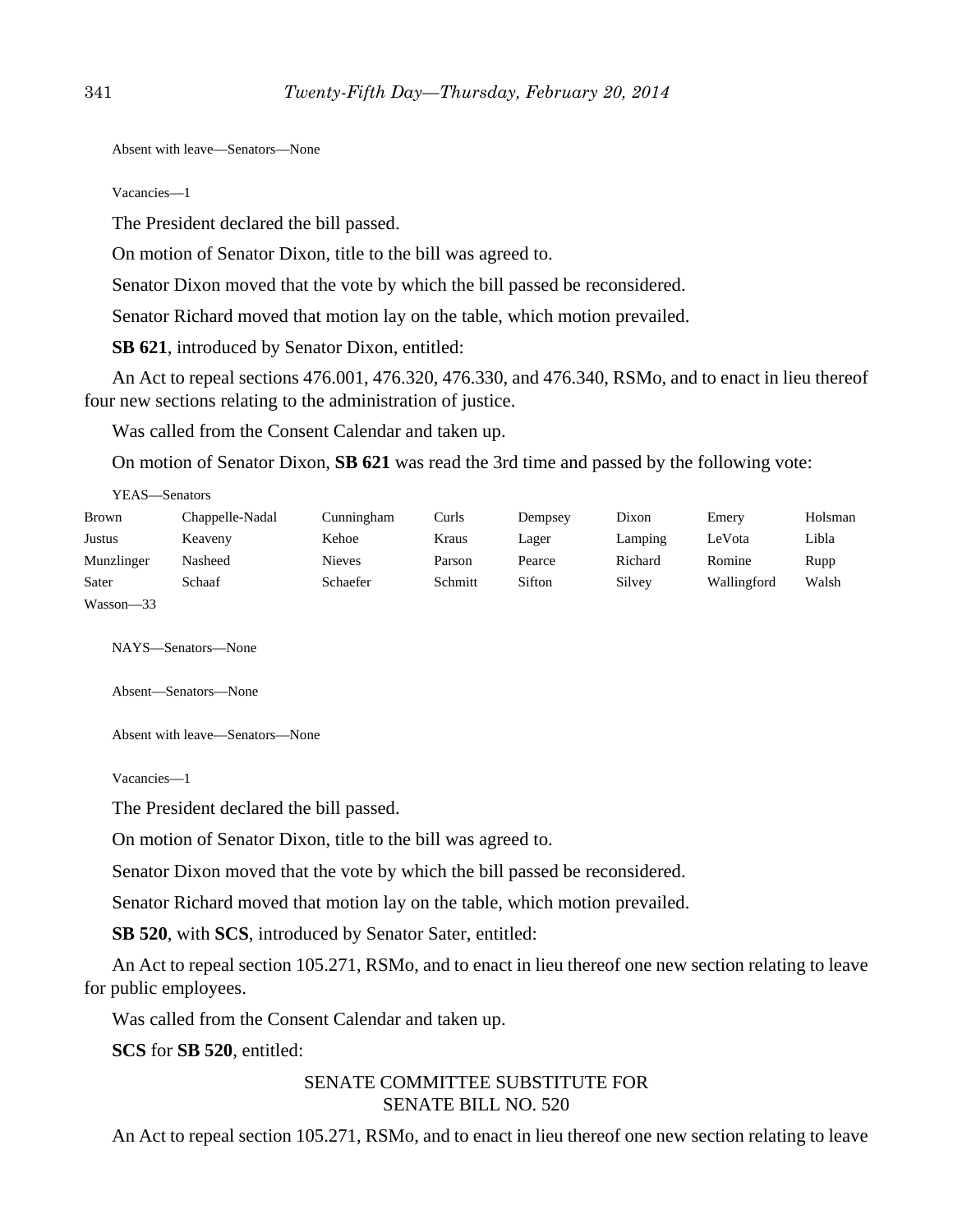for public employees.

Was taken up.

YEAS—Senators

Senator Sater moved that **SCS** for **SB 520** be adopted, which motion prevailed.

On motion of Senator Sater, **SCS** for **SB 520** was read the 3rd time and passed by the following vote:

| 1 LAS—Senators |                 |            |         |             |       |            |         |
|----------------|-----------------|------------|---------|-------------|-------|------------|---------|
| Brown          | Chappelle-Nadal | Cunningham | Curls   | Dempsey     | Dixon | Emery      | Holsman |
| Keaveny        | Kehoe           | Kraus      | Lager   | LeVota      | Libla | Munzlinger | Nasheed |
| <b>Nieves</b>  | Parson          | Pearce     | Richard | Romine      | Rupp  | Sater      | Schaaf  |
| Schaefer       | Schmitt         | Sifton     | Silvey  | Wallingford | Walsh | Wasson-31  |         |

NAYS—Senators—None

Absent—Senator Justus—1

```
Absent with leave—Senator Lamping—1
```
Vacancies—1

The President declared the bill passed.

On motion of Senator Sater, title to the bill was agreed to.

Senator Sater moved that the vote by which the bill passed be reconsidered.

Senator Richard moved that motion lay on the table, which motion prevailed.

#### **CONCURRENT RESOLUTIONS**

Senator Wallingford moved that **SCR 17** be taken up for adoption, which motion prevailed.

On motion of Senator Wallingford, **SCR 17** was adopted by the following vote:

| YEAS—Senators |                 |            |         |             |       |            |         |  |
|---------------|-----------------|------------|---------|-------------|-------|------------|---------|--|
| Brown         | Chappelle-Nadal | Cunningham | Curls   | Dempsey     | Dixon | Emery      | Holsman |  |
| Keaveny       | Kehoe           | Kraus      | Lager   | LeVota      | Libla | Munzlinger | Nasheed |  |
| <b>Nieves</b> | Parson          | Pearce     | Richard | Romine      | Rupp  | Sater      | Schaaf  |  |
| Schaefer      | Schmitt         | Sifton     | Silvey  | Wallingford | Walsh | Wasson—31  |         |  |

NAYS—Senators—None

Absent—Senator Justus—1

Absent with leave—Senator Lamping—1

Vacancies—1

Senator Romine moved that **SCR 19** be taken up for adoption, which motion prevailed.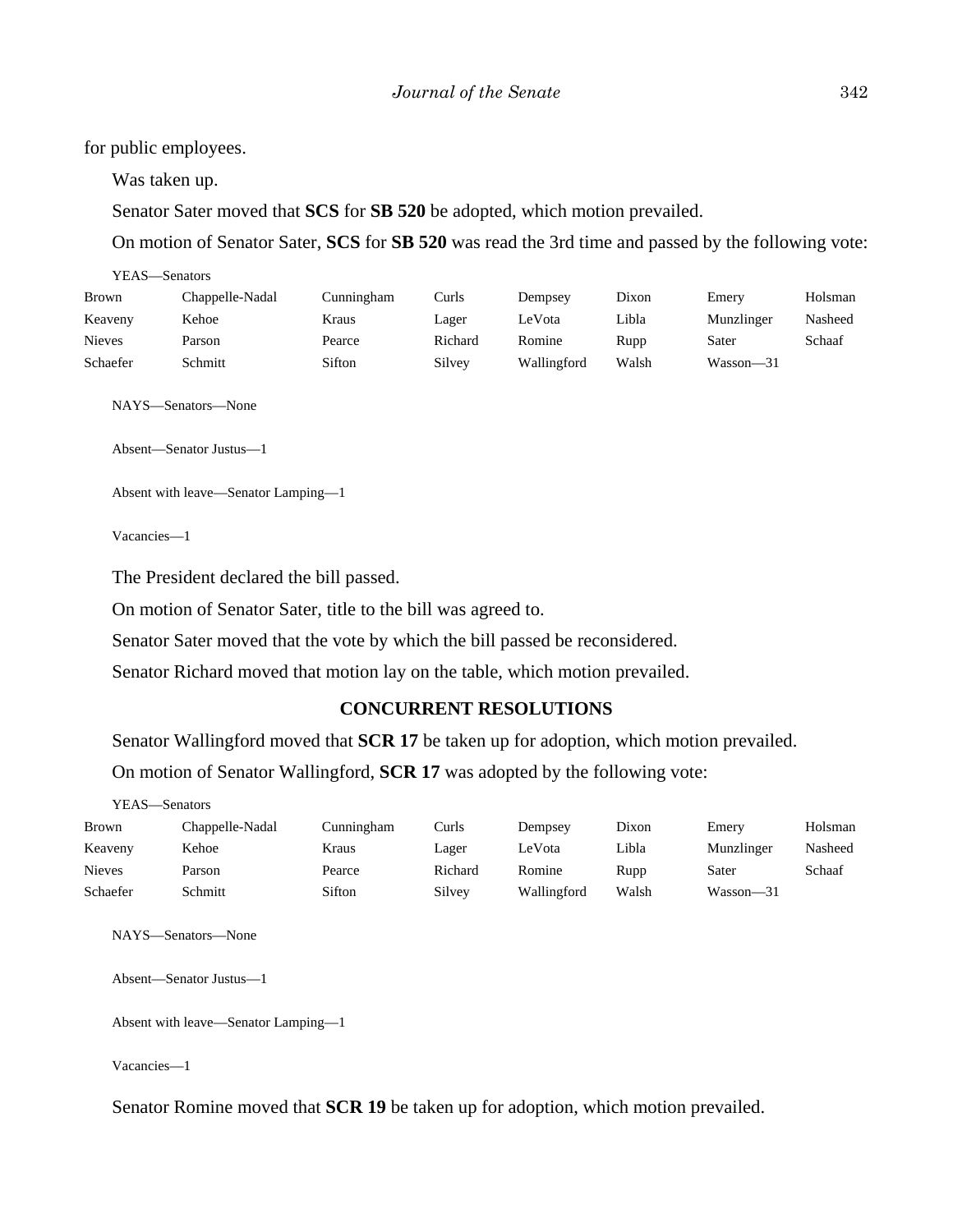| YEAS—Senators |                 |            |         |             |       |            |         |
|---------------|-----------------|------------|---------|-------------|-------|------------|---------|
| <b>Brown</b>  | Chappelle-Nadal | Cunningham | Curls   | Dempsey     | Dixon | Emery      | Holsman |
| Keaveny       | Kehoe           | Kraus      | Lager   | LeVota      | Libla | Munzlinger | Nasheed |
| <b>Nieves</b> | Parson          | Pearce     | Richard | Romine      | Rupp  | Sater      | Schaaf  |
| Schaefer      | Schmitt         | Sifton     | Silvey  | Wallingford | Walsh | Wasson-31  |         |

#### On motion of Senator Romine, **SCR 19** was adopted by the following vote:

NAYS—Senators—None

Absent—Senator Justus—1

Absent with leave—Senator Lamping—1

Vacancies—1

YEAS—Senators

Senator Walsh moved that **SCR 20**, entitled:

Concurrent Resolution relating to recognition of September 26th as Mesothelioma Awareness Day in Missouri.

Be taken up for 3rd reading and final passage, which motion prevailed.

On motion of Senator Walsh, **SCR 20** was read the 3rd time and passed by the following vote:

| r e as — senators |                 |            |         |             |       |               |         |
|-------------------|-----------------|------------|---------|-------------|-------|---------------|---------|
| Brown             | Chappelle-Nadal | Cunningham | Curls   | Dempsey     | Dixon | Emery         | Holsman |
| Keaveny           | Kehoe           | Kraus      | Lager   | LeVota      | Libla | Munzlinger    | Nasheed |
| <b>Nieves</b>     | Parson          | Pearce     | Richard | Romine      | Rupp  | Sater         | Schaaf  |
| Schaefer          | Schmitt         | Sifton     | Silvey  | Wallingford | Walsh | $Wasson - 31$ |         |
|                   |                 |            |         |             |       |               |         |

NAYS—Senators—None

Absent—Senator Justus—1

Absent with leave—Senator Lamping—1

Vacancies—1

The President declared the concurrent resolution passed.

On motion of Senator Walsh, title to the concurrent resolution was agreed to.

Senator Walsh moved that the vote by which the concurrent resolution passed be reconsidered.

Senator Richard moved that motion lay on the table, which motion prevailed.

Senator Pearce moved that **SCR 21** be taken up for adoption, which motion prevailed.

On motion of Senator Pearce, **SCR 21** was adopted by the following vote:

YEAS—Senators

| Brown | Nadai<br>.har<br>$\sim$ 11 $\sim$<br>.odelle-<br>__ | rham | ∖uris | $\lambda$<br>nnse | hxon. | :merv |  |
|-------|-----------------------------------------------------|------|-------|-------------------|-------|-------|--|
|-------|-----------------------------------------------------|------|-------|-------------------|-------|-------|--|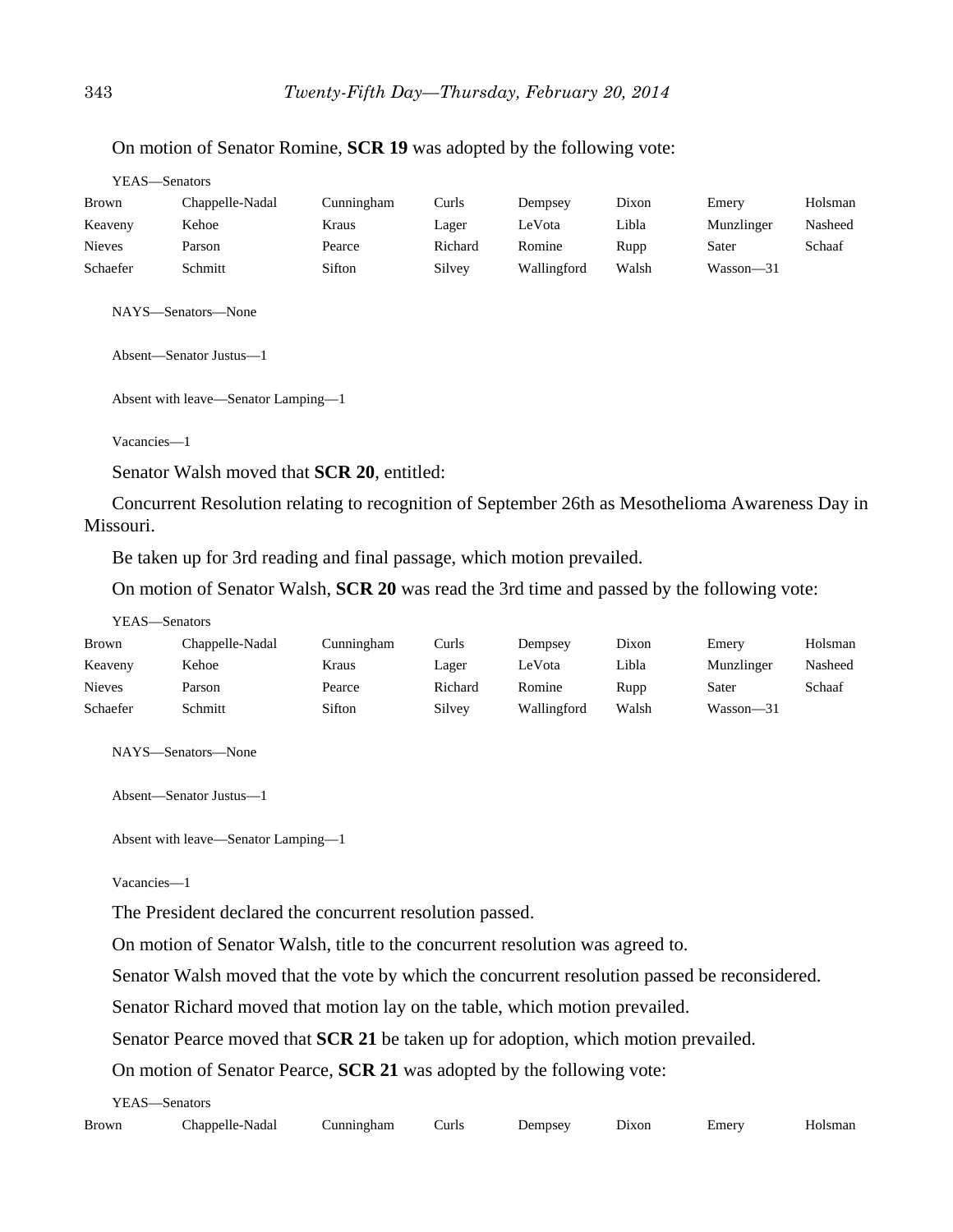| Keaveny       | Kehoe   | Kraus  | Lager   | LeVota      | Libla | Munzlinger | Nasheed |
|---------------|---------|--------|---------|-------------|-------|------------|---------|
| <b>Nieves</b> | Parson  | Pearce | Richard | Romine      | Rupp  | Sater      | Schaaf  |
| Schaefer      | Schmitt | Sifton | Silvey  | Wallingford | Walsh | Wasson—31  |         |

NAYS—Senators—None

Absent—Senator Justus—1

Absent with leave—Senator Lamping—1

Vacancies—1

Senator Cunningham moved that **SCR 22** be taken up for adoption, which motion prevailed.

#### Senator Cunningham offered **SS** for **SCR 22**, entitled:

#### SENATE SUBSTITUTE FOR SENATE CONCURRENT RESOLUTION NO. 22

WHEREAS, in 1959, Senate Resolution No. 33 and House Resolution No. 19, recognizing the importance of the extraordinary manifestations of nature and recreational attributes of the Current and Jacks Fork Riverways, requested Congress to enact legislation to preserve the natural resources and provide recreational development and other improvements for the public use; and

WHEREAS, in 1964, Congress answered Missouri's request by enacting legislation to establish the Ozark National Scenic Riverways; and WHEREAS, the riverways within the Ozark National Scenic Riverways are, and remain, public highways of the State of Missouri, subject to concurrent jurisdiction between the State of Missouri and the United States under Missouri Senate Bill No. 362 enacted in 1971; and

WHEREAS, in 2005, the National Park Service began researching for the purpose of drafting a new general management plan for the Ozark National Scenic Riverways; and

WHEREAS, the National Park Service is advocating the "Preferred Alternative" option of the general management plan; and

WHEREAS, the goal of the "Preferred Alternative" option of the general management plan is to shut down public access points to riverways, eliminate motorized boat traffic from certain areas, further restrict boat motor horsepower in other areas, close several gravel bars, and propose that additional areas be designated as federal wilderness; and

WHEREAS, the "No-Action Alternative" option of the general management plan is an appropriate balance between resource preservation and opportunities for recreational use; and

WHEREAS, the general management plan will guide decisions related to the Ozark National Scenic Riverways for the next 15 to 20 years; and

WHEREAS, tourism is one of the most critical components of our rural economy; and

WHEREAS, thousands of hikers, campers, boaters, hunters, fishermen, and horseback riders visit these areas annually generating irreplaceable tax revenue; and

WHEREAS, any further limitations on the access to these riverways would severely impact this local economy;

WHEREAS, the Missouri Conservation Commission is charged with the control, management, restoration, conservation, and regulation of bird, fish, game, forestry, and all wildlife resources of the state, including hatcheries, sanctuaries, refuges, reservations, and all other property owned, acquired, or used for such purposes; and

WHEREAS, in September of 2009, the Missouri Department of Conservation recommended that "hunting, fishing, and trapping continue to be allowed through the Ozark National Scenic Riverways except in highly developed areas where a reasonable safety zone for public protection may be required":

NOW THEREFORE BE IT RESOLVED that the members of the Missouri Senate, Ninety-seventh General Assembly, Second Regular Session, the House of Representatives concurring therein, hereby strongly urge the United States Department of the Interior National Park Service to pursue one of the following three options in regard to the Ozark National Scenic Riverways:

1. Choose the "No-Action Alternative" option of the general management plan;

2. Enter into negotiations with the State of Missouri, Department of Conservation for the return of the Ozark National Scenic Riverways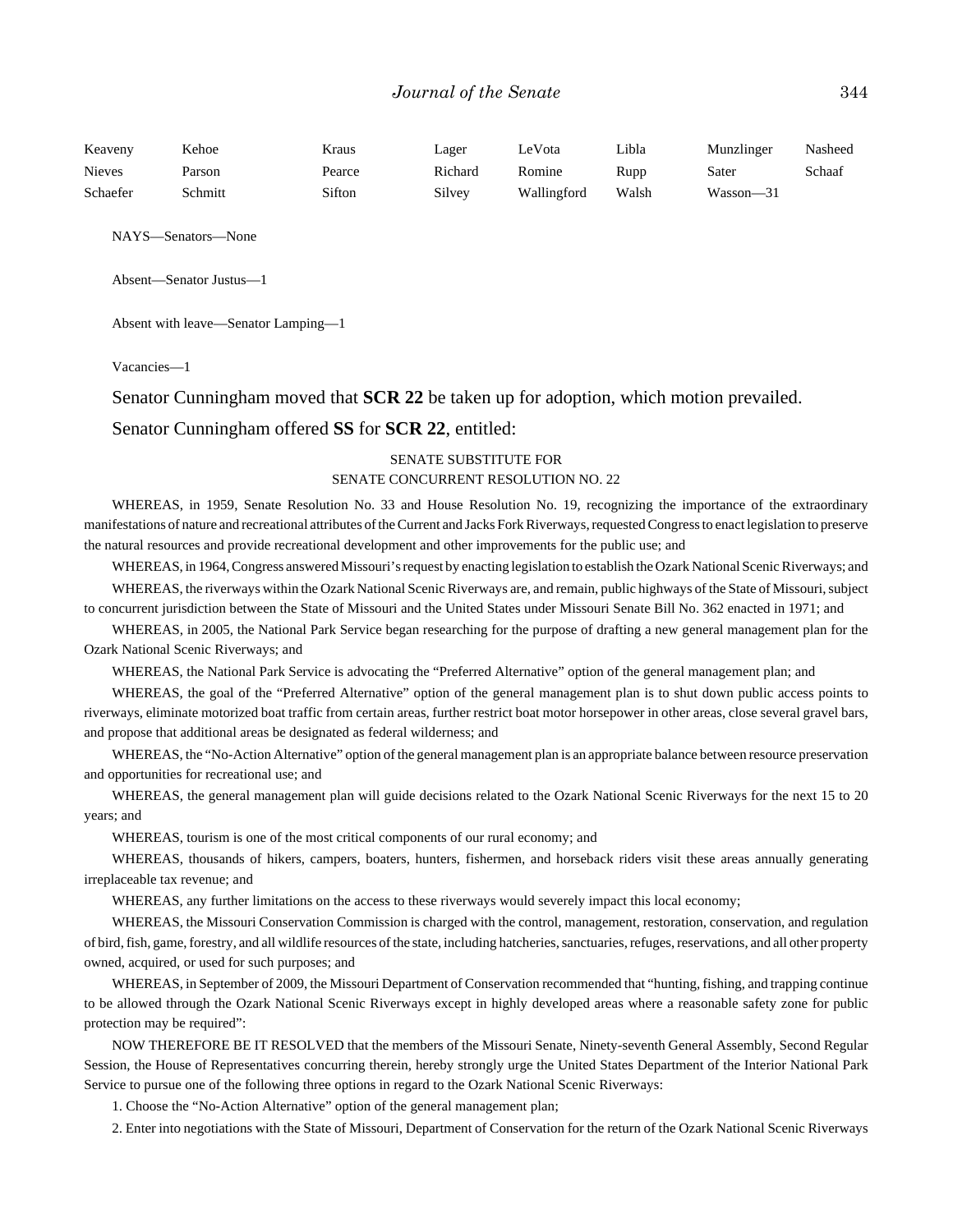to the State of Missouri so that the land will continued to be used for its original and intended purpose; or

3. Enter into a contract with the State of Missouri, Department of Conservation for the management, operation, and maintenance of the Ozark National Scenic Riverways; and

BE IT FURTHER RESOLVED that the Secretary of the Senate be instructed to prepare properly inscribed copies of this resolution for the President Pro Tempore of the United States Senate, the Speaker of the United States House of Representatives, the Secretary of the United States Department of the Interior, each member of the Missouri Congressional Delegation, the Director of the National Park Service, the Superintendent of the Ozark National Scenic Riverways, the Director of the Missouri Department of Conservation, and Governor Jay Nixon.

Senator Cunningham moved that **SS** for **SCR 22** be adopted, which motion prevailed.

On motion of Senator Cunningham, **SCR 22**, as amended by the **SS**, was adopted by the following vote:

| YEAS—Senators   |            |               |         |        |             |               |         |
|-----------------|------------|---------------|---------|--------|-------------|---------------|---------|
| <b>Brown</b>    | Cunningham | Dempsey       | Dixon   | Emery  | Kehoe       | Kraus         | Lager   |
| Libla           | Munzlinger | <b>Nieves</b> | Parson  | Pearce | Richard     | Romine        | Rupp    |
| Sater           | Schaaf     | Schaefer      | Schmitt | Silvey | Wallingford | $Wasson - 23$ |         |
|                 |            |               |         |        |             |               |         |
| NAYS-Senators   |            |               |         |        |             |               |         |
| Chappelle-Nadal | Curls      | Holsman       | Keaveny | LeVota | Nasheed     | Sifton        | Walsh-8 |
|                 |            |               |         |        |             |               |         |

Absent—Senator Justus—1

Absent with leave—Senator Lamping—1

Vacancies—1

Senator Wallingford moved that **SCR 29** be taken up for adoption, which motion prevailed.

On motion of Senator Wallingford, **SCR 29** was adopted by the following vote:

| YEAS—Senators |                 |            |         |             |       |            |         |
|---------------|-----------------|------------|---------|-------------|-------|------------|---------|
| Brown         | Chappelle-Nadal | Cunningham | Curls   | Dempsey     | Dixon | Emery      | Holsman |
| Keaveny       | Kehoe           | Kraus      | Lager   | LeVota      | Libla | Munzlinger | Nasheed |
| <b>Nieves</b> | Parson          | Pearce     | Richard | Romine      | Rupp  | Sater      | Schaaf  |
| Schaefer      | Schmitt         | Sifton     | Silvey  | Wallingford | Walsh | Wasson—31  |         |

NAYS—Senators—None

Absent—Senator Justus—1

Absent with leave—Senator Lamping—1

Vacancies—1

President Pro Tem Dempsey assumed the Chair.

#### **REPORTS OF STANDING COMMITTEES**

Senator Rupp, Chairman of the Committee on Small Business, Insurance and Industry, submitted the following reports: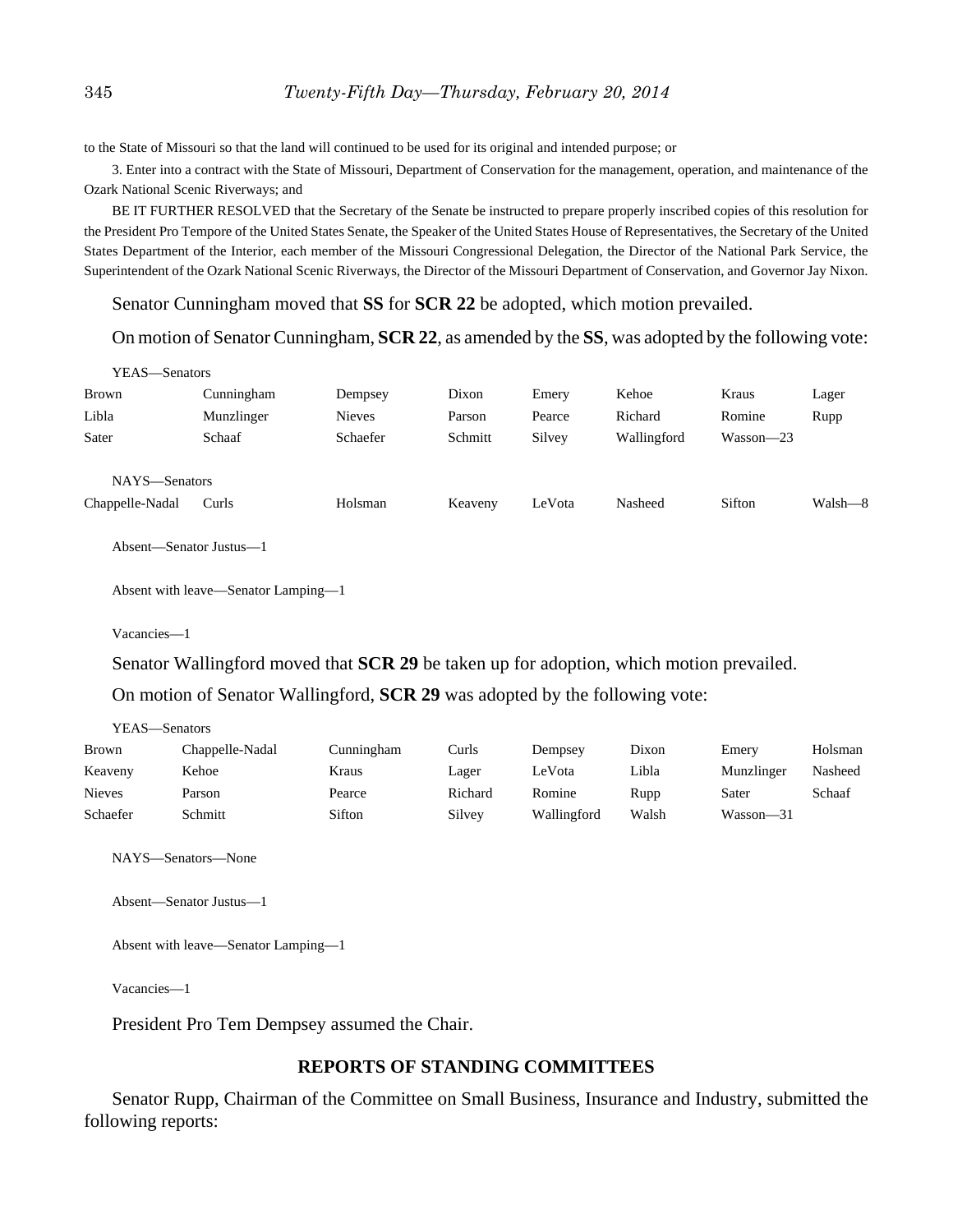Mr. President: Your Committee on Small Business, Insurance and Industry, to which was referred **SB 606**, begs leave to report that it has considered the same and recommends that the bill do pass and be placed on the Consent Calendar.

Also,

Mr. President: Your Committee on Small Business, Insurance and Industry, to which was referred **SB 525**, begs leave to report that it has considered the same and recommends that the bill do pass.

Also,

Mr. President: Your Committee on Small Business, Insurance and Industry, to which was referred **SB 561**, begs leave to report that it has considered the same and recommends that the bill do pass.

Senator Schmitt, Chairman of the Committee on Jobs, Economic Development and Local Government, submitted the following reports:

Mr. President: Your Committee on Jobs, Economic Development and Local Government, to which was referred **SB 666**, begs leave to report that it has considered the same and recommends that the Senate Committee Substitute, hereto attached, do pass.

#### Also,

Mr. President: Your Committee on Jobs, Economic Development and Local Government, to which was referred **SB 573**, begs leave to report that it has considered the same and recommends that the Senate Committee Substitute, hereto attached, do pass and be placed on the Consent Calendar.

Also,

Mr. President: Your Committee on Jobs, Economic Development and Local Government, to which was referred **SB 729**, begs leave to report that it has considered the same and recommends that the Senate Committee Substitute, hereto attached, do pass and be placed on the Consent Calendar.

#### Also,

Mr. President: Your Committee on Jobs, Economic Development and Local Government, to which was referred **SB 635**, begs leave to report that it has considered the same and recommends that the Senate Committee Substitute, hereto attached, do pass and be placed on the Consent Calendar.

Senator Schaefer, Chairman of the Committee on Appropriations, submitted the following report:

Mr. President: Your Committee on Appropriations, to which was referred **SJR 45**, begs leave to report that it has considered the same and recommends that the Senate Committee Substitute, hereto attached, do pass.

Senator Richard, Chairman of the Committee on Rules, Joint Rules, Resolutions and Ethics, submitted the following reports:

Mr. President: Your Committee on Rules, Joint Rules, Resolutions and Ethics, to which were referred **SCS** for **SB 529** and **SCS** for **SB 664**, begs leave to report that it has examined the same and finds that the bills have been truly perfected and that the printed copies furnished the Senators are correct.

### Also,

Mr. President: Your Committee on Rules, Joint Rules, Resolutions and Ethics, to which was referred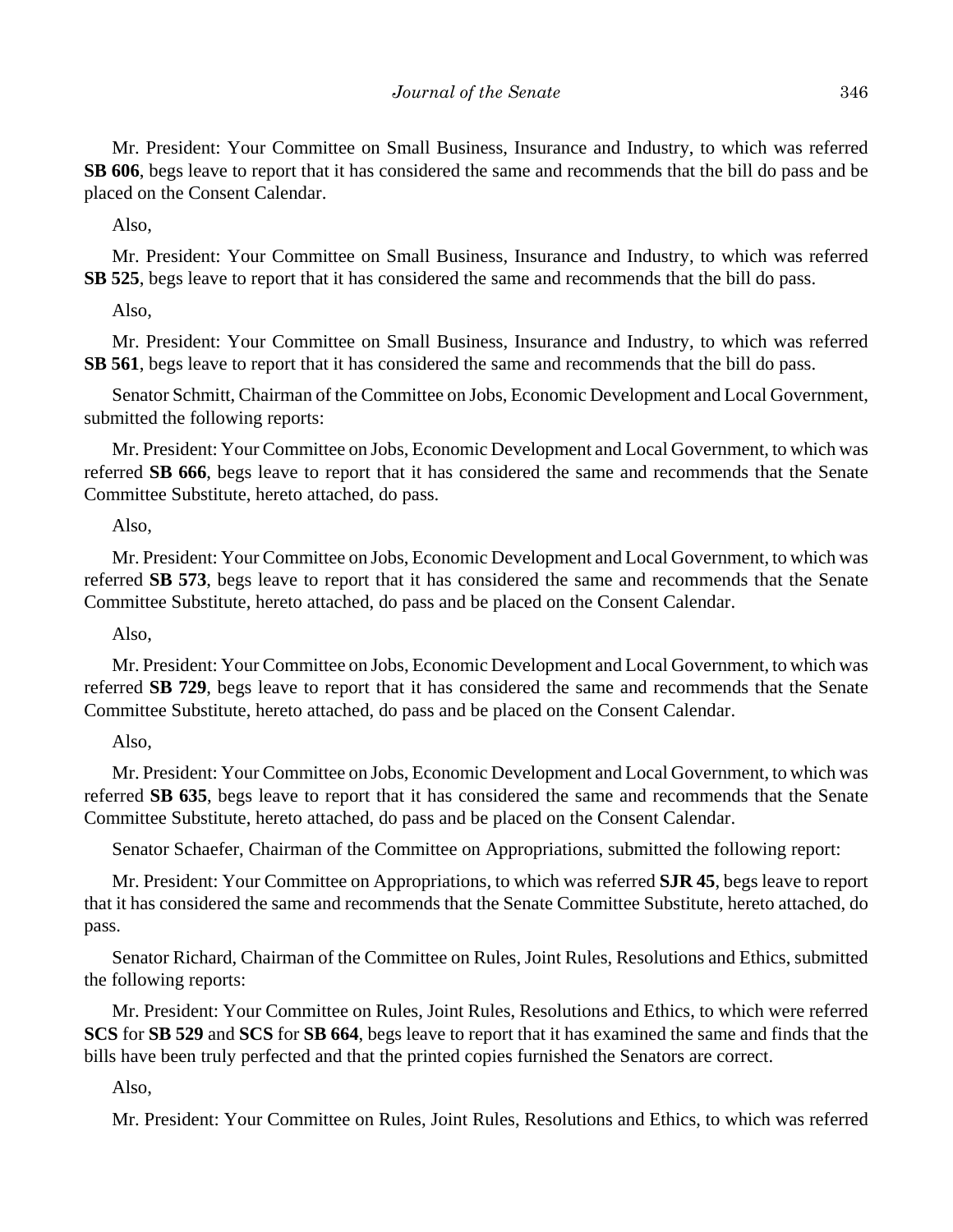**SJR 42**, begs leave to report that it has considered the same and recommends that the joint resolution do pass.

Senator Munzlinger, Chairman of the Committee on Agriculture, Food Production and Outdoor Resources, submitted the following report:

Mr. President: Your Committee on Agriculture, Food Production and Outdoor Resources, to which was referred **SB 735**, begs leave to report that it has considered the same and recommends that the Senate Committee Substitute, hereto attached, do pass.

Senator Parson, Chairman of the Committee on Governmental Accountability and Fiscal Oversight, submitted the following reports:

Mr. President: Your Committee on Governmental Accountability and Fiscal Oversight, to which was referred **SB 504**, begs leave to report that it has considered the same and recommends that the bill do pass.

Also,

Mr. President: Your Committee on Governmental Accountability and Fiscal Oversight, to which was referred **SB 575**, begs leave to report that it has considered the same and recommends that the bill do pass.

Also,

Mr. President: Your Committee on Governmental Accountability and Fiscal Oversight, to which was referred **SB 643**, begs leave to report that it has considered the same and recommends that the Senate Committee Substitute, hereto attached, do pass.

Also,

Mr. President: Your Committee on Governmental Accountability and Fiscal Oversight, to which was referred **SB 734**, begs leave to report that it has considered the same and recommends that the bill do pass and be placed on the Consent Calendar.

Senator Kraus, Chairman of the Committee on Ways and Means, submitted the following report:

Mr. President: Your Committee on Ways and Means, to which was referred **SB 612**, begs leave to report that it has considered the same and recommends that the Senate Committee Substitute, hereto attached, do pass.

Senator Kehoe, Chairman of the Committee on Transportation and Infrastructure, submitted the following report:

Mr. President: Your Committee on Transportation and Infrastructure, to which was referred **SB 600**, begs leave to report that it has considered the same and recommends that the bill do pass and be placed on the Consent Calendar.

#### **REFERRALS**

President Pro Tem Dempsey referred **SCR 33** and **SCR 34** to the Committee on Rules, Joint Rules, Resolutions and Ethics.

### **MESSAGES FROM THE HOUSE**

The following messages were received from the House of Representatives through its Chief Clerk:

Mr. President: I am instructed by the House of Representatives to inform the Senate that the House has taken up and passed **HCS** for **HBs 1253** and **1297**, entitled: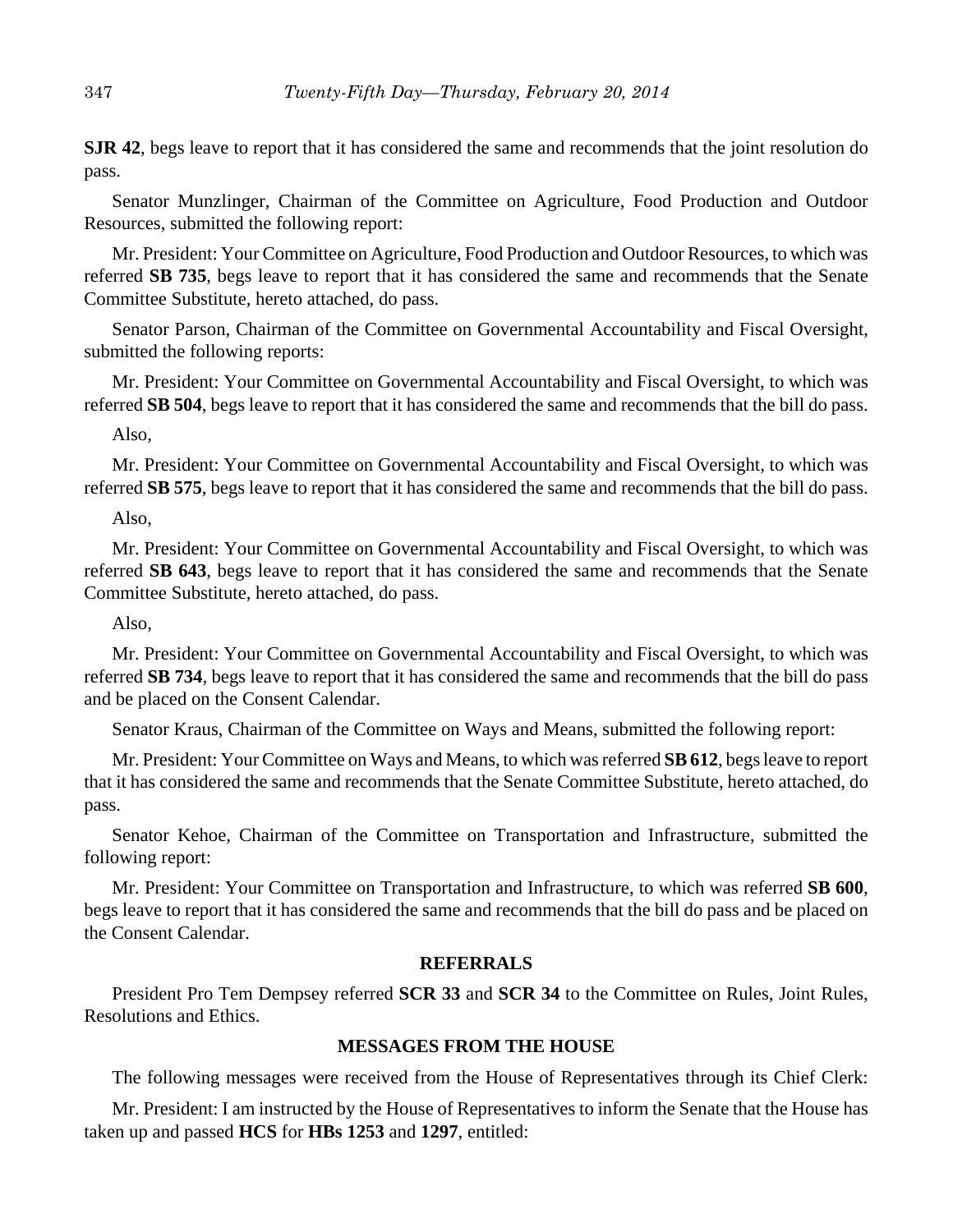An Act to repeal section 143.071, RSMo, and to enact in lieu thereof three new sections relating to the taxation of business income.

In which the concurrence of the Senate is respectfully requested.

Read 1st time.

Also,

Mr. President: I am instructed by the House of Representatives to inform the Senate that the House has taken up and passed **HCS** for **HB 1295**, entitled:

An Act to repeal sections 143.011, 143.021, 143.071, and 143.151, RSMo, and to enact in lieu thereof five new sections relating to income taxes.

In which the concurrence of the Senate is respectfully requested.

Read 1st time.

Senator Pearce assumed the Chair.

#### **SECOND READING OF SENATE BILLS**

The following Bills were read the 2nd time and referred to the Committees indicated:

**SB 805**––Seniors, Families and Pensions.

**SB 806**––Ways and Means.

**SB 807—Judiciary and Civil and Criminal Jurisprudence.** 

**SB 808**––Financial and Governmental Organizations and Elections.

- **SB 809**––Financial and Governmental Organizations and Elections.
- **SB 810**––Transportation and Infrastructure.
- **SB 811**––Veterans' Affairs and Health.
- **SB 812**––Jobs, Economic Development and Local Government.
- **SB 813**––Rules, Joint Rules, Resolutions and Ethics.
- **SB 814**––Agriculture, Food Production and Outdoor Resources.
- **SB 815**––Education.
- **SB 816**––Veterans' Affairs and Health.
- **SB 817**––Veterans' Affairs and Health.
- **SB 818**––Transportation and Infrastructure.
- **SB 819**—Governmental Accountability and Fiscal Oversight.
- **SB 820**––Appropriations.
- **SB 821**––Transportation and Infrastructure.
- **SB 822**––Transportation and Infrastructure.
- **SB 823**––Seniors, Families and Pensions.
- **SB 824**––Judiciary and Civil and Criminal Jurisprudence.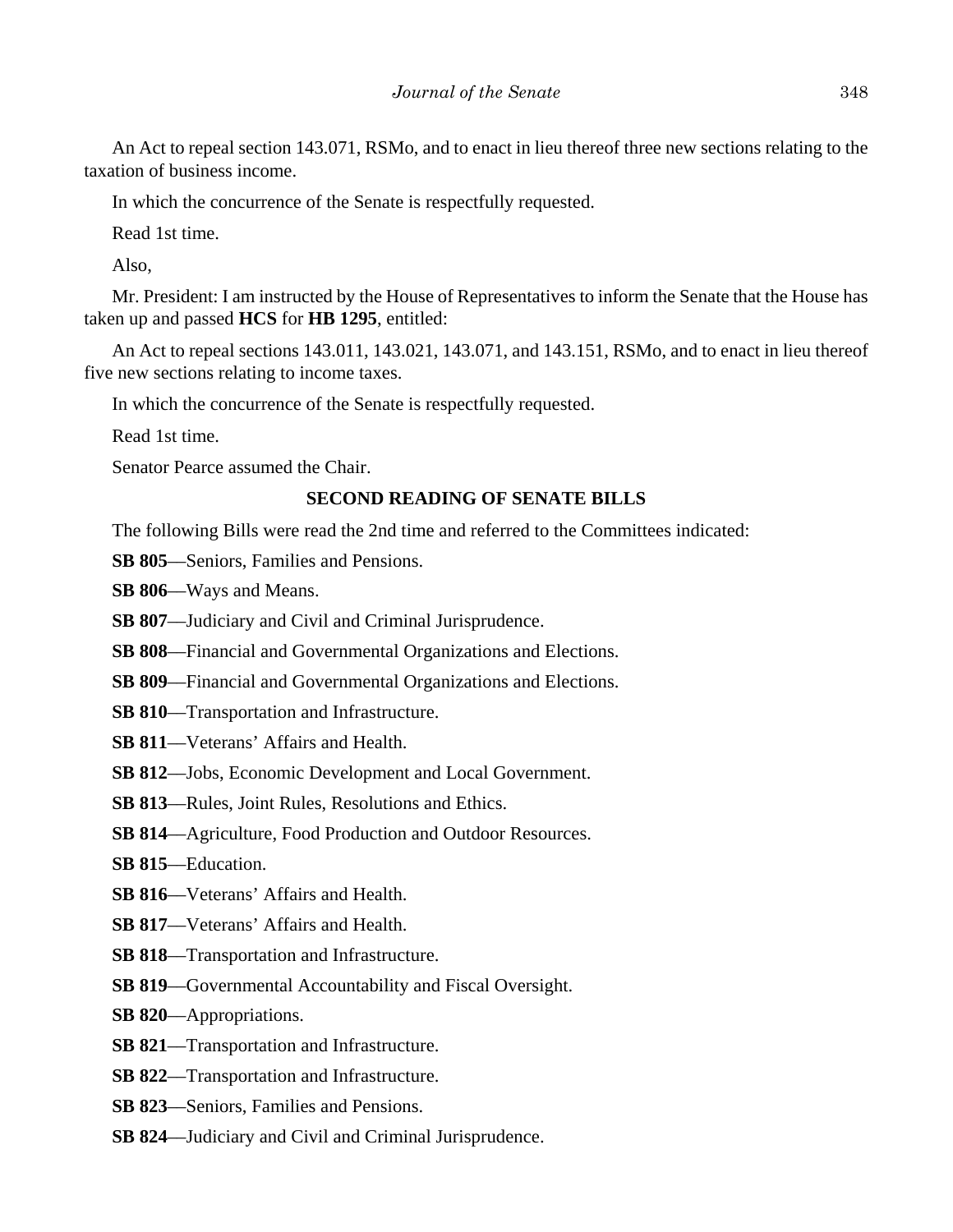**SB 825**––Education.

**SB 826**—Governmental Accountability and Fiscal Oversight.

**SB 827**––Progress and Development.

**SB 828**––Veterans' Affairs and Health.

**SB 829**––Ways and Means.

**SB 830**––Small Business, Insurance and Industry.

#### **RESOLUTIONS**

Senator Wasson offered Senate Resolution No. 1425, regarding Erik Michael Way, which was adopted.

Senator Wasson offered Senate Resolution No. 1426, regarding Brandon James Burks, which was adopted.

Senator Keaveny offered Senate Resolution No. 1427, regarding Sarah Casteel, Clayton, which was adopted.

Senator Sater offered Senate Resolution No. 1428, regarding Tim Houtchens, Branson, which was adopted.

Senator Kraus offered Senate Resolution No. 1429, regarding Maryn White, Lee's Summit, which was adopted.

#### **INTRODUCTIONS OF GUESTS**

Senator Libla introduced to the Senate, Todd Allen, and students from Three Rivers College, Poplar Bluff.

Senator LeVota introduced to the Senate, Cindy McClain, Jonathan Zerr, Allen Garner, Jodi Krantz, Kim Kimbrough and Mike Chambers, members of the Independence Chamber of Commerce.

Senator Walsh introduced to the Senate, Andy Marso.

Senator Schaaf introduced to the Senate, teachers Kristy Lorenz, Vicki Murphy and Gary Murphy; students Rylee Alden, Mason Murphy, Dayne Koch and Allison Murphy; John and Sharon Murphy; and Jennifer Koch, St. Joseph; and Rylee, Mason, Dayne and Allison were made honorary pages.

Senator Schaaf introduced to the Senate, Amy Fisher, and her children, Cora, Wyatt, Miles and Charlotte, St. Joseph; and Cora, Wyatt, Miles and Charlotte were made honorary pages.

On behalf of Senators Munzlinger, Wallingford and himself, Senator Sifton introduced to the Senate, Dylan Kriegshauser, Kirksville; and Hayley Bohnert, Jackson.

Senator Schaefer introduced to the Senate, Jim and Andrew Beaty, Columbia; and Andrew was made an honorary page.

Senator Richard introduced to the Senate, Todd Masters, Wyatt Shadwick and Jackie Ousburne, Neosho.

Senator Nasheed introduced to the Senate, Ida Ford, St. Louis.

On behalf of Senator Kehoe, the President introduced to the Senate, John Dolan, St. Louis.

On motion of Senator Richard, the Senate adjourned until 4:00 p.m., Monday, February 24, 2014.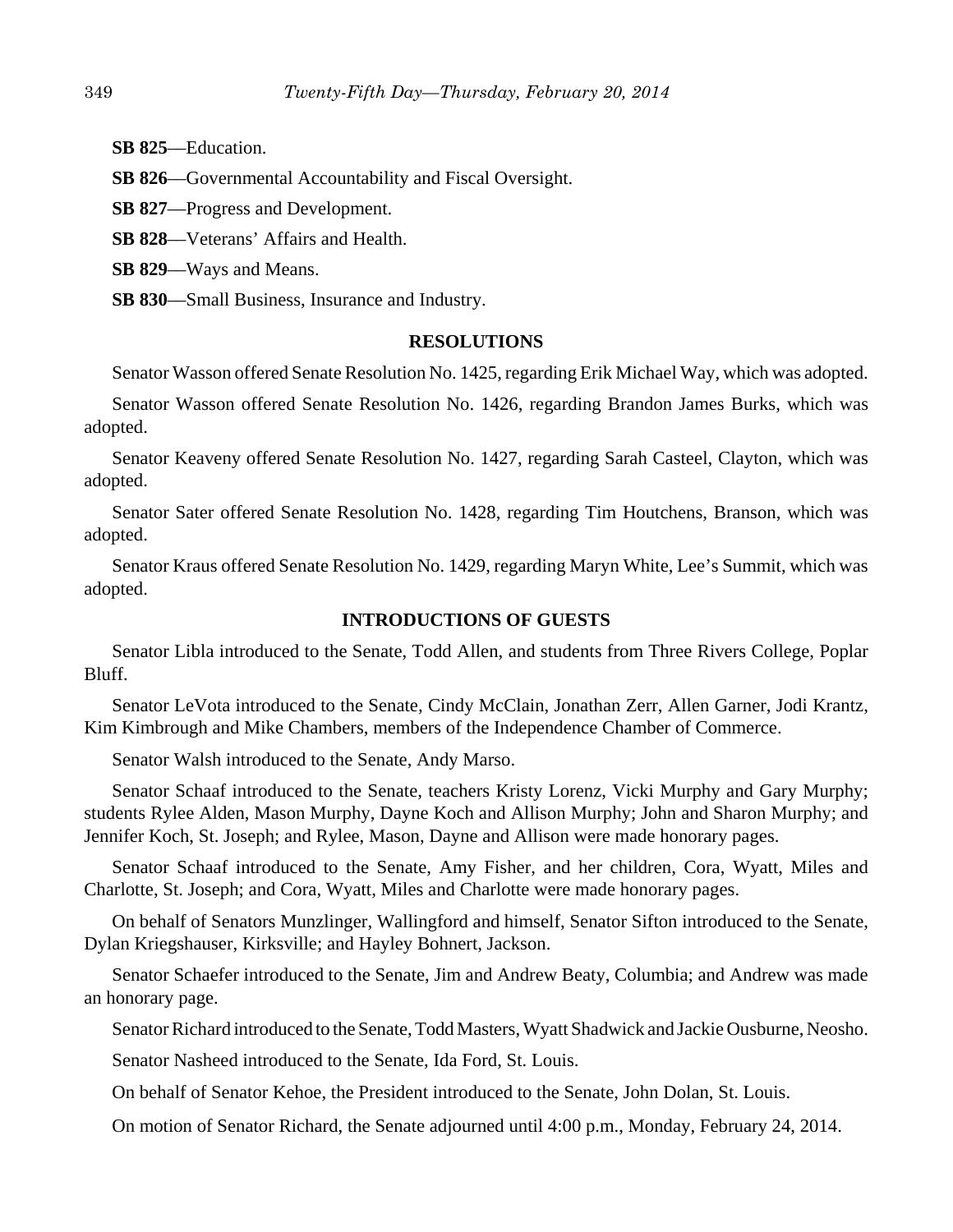### SENATE CALENDAR \_\_\_\_\_\_

### TWENTY-SIXTH DAY–MONDAY, FEBRUARY 24, 2014 \_\_\_\_\_\_

### FORMAL CALENDAR

#### SECOND READING OF SENATE BILLS

SB 831-Wallingford SB 832-Walsh SB 833-Walsh SB 834-Walsh SB 835-Munzlinger SB 836-Munzlinger SB 837-Sifton SB 838-Emery SB 839-Sater SB 840-Pearce SB 841-Wasson SB 842-Parson SB 843-Schaefer SB 844-Dixon SB 845-Chappelle-Nadal SB 846-Richard SB 847-Schaaf SB 848-LeVota SB 849-Walsh SB 850-Munzlinger SB 852-Schmitt SB 853-Wasson SB 854-Wasson SB 855-Schaefer SB 856-Emery SB 857-Holsman SB 858-Kraus SB 859-Brown SB 860-Cunningham SB 861-Schaefer SB 862-Lager

SB 863-Emery SB 864-Schaaf SB 865-Nieves SB 866-Wasson SB 867-Wasson SB 868-Sater SB 869-Schmitt SB 870-Holsman SB 871-Holsman SB 872-Wallingford and Justus SB 873-Brown SB 874-Wasson SB 875-Sater SB 876-LeVota SB 877-Kraus SB 878-Lamping SB 879-Sifton SB 880-Sifton SB 881-Sifton SB 882-Brown SB 883-Wasson SB 884-Wallingford SB 885-Pearce SB 886-Schaefer SB 887-Schaefer SB 888-Parson SB 889-Parson SB 890-Kehoe SB 891-Kehoe SB 892-Kraus SB 893-Kraus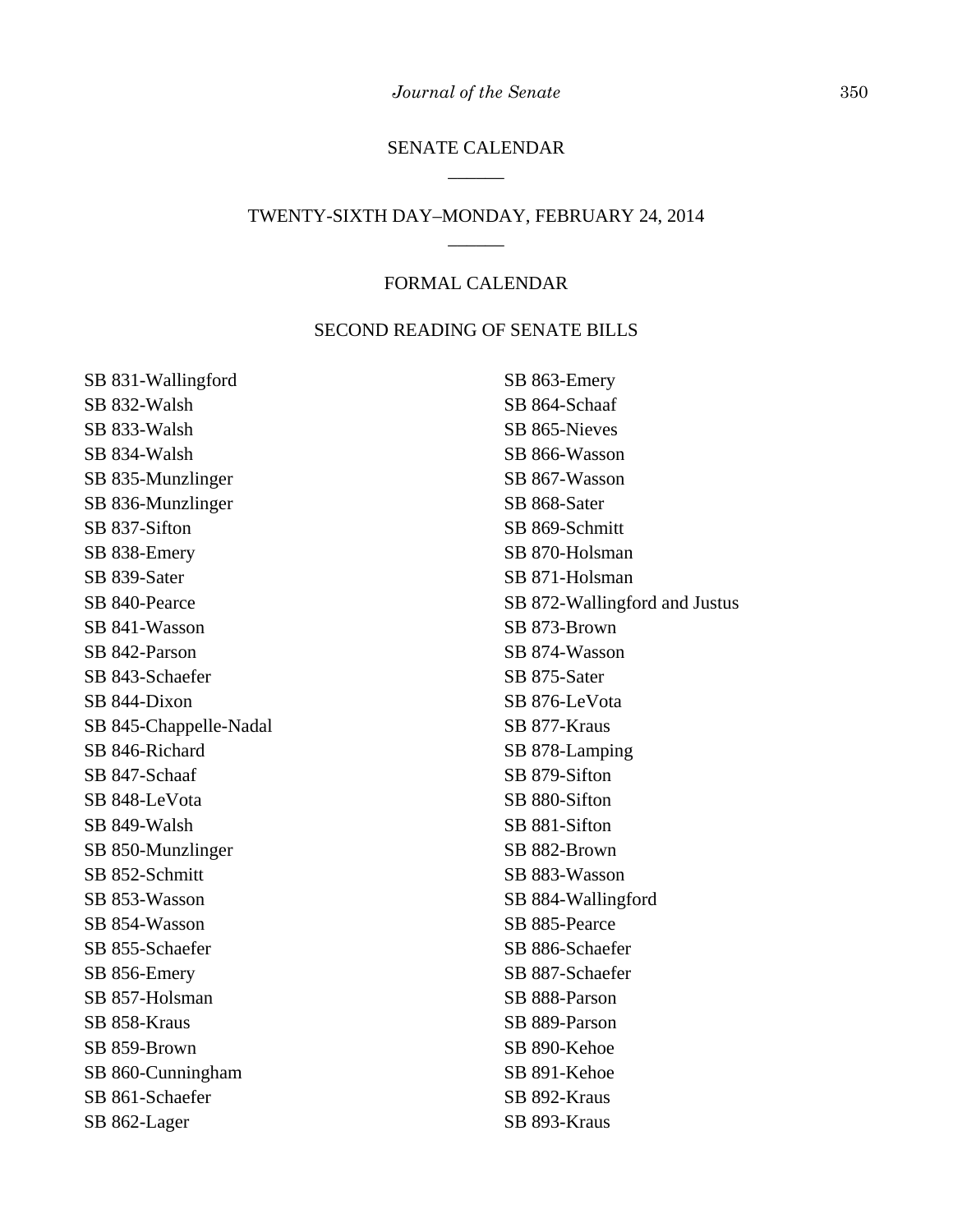SB 894-Munzlinger SB 895-Sater SB 896-Wallingford SB 897-Wallingford SB 898-Schaefer SB 899-Justus and Schaaf SB 900-Lamping SB 901-Holsman SB 902-Munzlinger

SB 903-Silvey SB 904-Sifton SB 905-Sater SB 906-Holsman SB 907-Richard SB 908-Schaefer SB 909-Parson and Kehoe SJR 49-Cunningham

### HOUSE BILLS ON SECOND READING

HB 1430-Jones (110), et al HCS for HB 1058 HB 1133-Engler, et al HCS for HB 1051 HJR 48-Solon, et al

HJR 72-Richardson, et al HCS for HB 1412 HCS for HBs 1253 & 1297 HCS for HB 1295

### THIRD READING OF SENATE BILLS

SCS for SB 529-Wallingford SCS for SB 664-Brown

### SENATE BILLS FOR PERFECTION

- 1. SB 491-Justus and Dixon, with SCS
- 2. SB 543-Munzlinger
- 3. SB 567-Chappelle-Nadal, with SCS
- 4. SB 525-Cunningham and Silvey
- 5. SB 561-Munzlinger
- 6. SB 666-Schmitt, with SCS
- 7. SJR 45-Silvey, with SCS
- 8. SJR 42-Schmitt 9. SB 735-Brown, with SCS 10. SB 504-Munzlinger 11. SB 575-Dixon 12. SB 643-Rupp, with SCS
- 13. SB 612-Schaaf, with SCS

### INFORMAL CALENDAR

### SENATE BILLS FOR PERFECTION

SBs 509 & 496-Kraus, with SCS & SA 1 (pending)

SB 518-Sater, with SCS, SA 2 & SA 1 to SA 2 (pending)